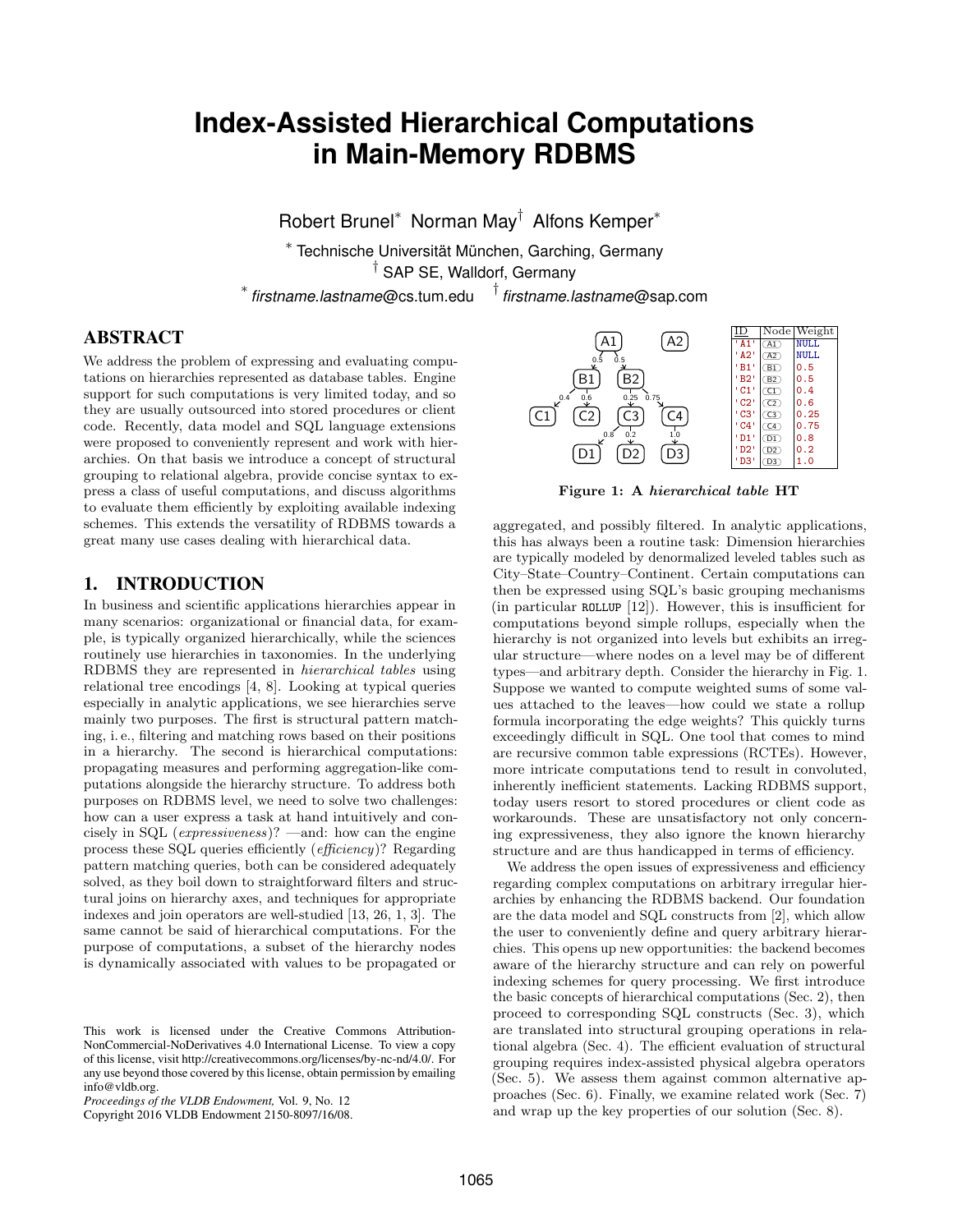# 2. MOTIVATION

Our starting point is a representation of hierarchical data in a relational table. More specifically, we assume a table that encodes—using a suitable scheme—a forest of ordered, rooted, labeled trees, such that one table tuple (row) represents one hierarchy node. The labels of a node are the associated row's fields. For trees a 1 : 1 association between a node and its incoming edge can be made, so each field value can be interpreted as a label on either the node or edge. In our example table HT of Fig. 1, we view Weight as an edge label. The ordered property means that siblings have a defined order. It implies that every node has a well-defined rank in the pre- or post-order sequence of all nodes; e.g.,  $(B1)$ in the figure has pre rank 2 and post rank 3. While there are lots of options regarding the actual tree encoding to use, we intend to keep our discussion of hierarchical computations completely encoding-agnostic. The hierarchical table model [2] helps us with that: it conveniently hides the encoding details through an abstract data type NODE. The Node attribute of HT identifies a row's position and is backed by a hierarchy index  $H$ , which encapsulates the forest structure. We assume the index supports at the minimum two basic primitives, is-before-pre and is-before-post, in  $\mathcal{O}(\log |HT|)$ or even  $\mathcal{O}(1)$ . Given a pair  $(\nu_1, \nu_2)$  of node values, they test whether  $\nu_1$  precedes  $\nu_2$  with respect to pre- and post-order traversal of the hierarchy. This allows us to test pairs of nodes against the main hierarchy axes:

| preceding:   | is-before-pre $(\nu_1, \nu_2) \wedge$ is-before-post $(\nu_1, \nu_2)$     |
|--------------|---------------------------------------------------------------------------|
| descendant:  | is-before-pre( $\nu_2, \nu_1$ ) $\wedge$ is-before-post( $\nu_1, \nu_2$ ) |
| following:   | is-before-pre $(\nu_2, \nu_1) \wedge$ is-before-post $(\nu_2, \nu_1)$     |
| $ancestor$ : | is-before-pre $(\nu_1, \nu_2) \wedge$ is-before-post $(\nu_2, \nu_1)$     |
| self:        | $\nu_1 = \nu_2$                                                           |

In HT,  $\overline{C3}$  follows  $\overline{B1}/\overline{C1}/\overline{C2}$  and precedes  $\overline{A2}/\overline{C4}/\overline{D3}$ . The ancestor/descendant and preceding/following axes are symmetric. (Refer to [13] for a very visual discussion.) In pseudo code we denote e.g. "H.is-descendant $(\nu_1, \nu_2)$ " for an axis check " $\nu_1$  is a descendant of  $\nu_2$ ", and sometimes use "-or-self" variants with the obvious meaning. Specific index implementations will natively support these and other axes as well as further primitives (e. g. is-child, level), but our algorithms rely only on is-before-pre/post. An example implementation is the simple PPPL labeling scheme [8]. Here, Node is a 4-tuple storing the pre/post ranks, the parent's pre rank, and the level of the node. Additionally, the hierarchy table is indexed on the pre/post ranks using two simple lookup tables. With PPPL, the index primitives obviously boil down to very cheap  $\mathcal{O}(1)$  arithmetics on Node, so this is as fast as a hierarchy index can get. If some degree of update support is needed, however, a more sophisticated indexing scheme must be chosen; see [8] for a recent overview. Note again that, while we rely on the NODE abstraction for ease of presentation, the concepts and algorithms of this paper could easily be adapted to any specific "hard-coded" encoding that affords the said primitives.

A hierarchical computation propagates or accumulates data usually numeric values—along the hierarchy edges. Data flow can happen either in the direction towards the root  $(\text{bottom } up)$  or away from the root  $(\text{top } down, \text{matching the})$ natural direction of the edges). Unlike the "static" labels stored with the base table itself (e. g. ID and Weight in HT), the computation input is generally the result of an arbitrary subquery that associates some hierarchy nodes with input values, such as table Inp1 in Fig. 2a.

| Inp1                               |       |   | $\text{Inp2}$    |                                      |             |             |  |  |
|------------------------------------|-------|---|------------------|--------------------------------------|-------------|-------------|--|--|
| Nodel                              | Value |   | $Node$ ID        |                                      | Weight      | Value       |  |  |
| (BI)                               | 10    |   | $\overline{C1}$  | $^{\circ}$ C1 $^{\circ}$             | 0.4         | 100         |  |  |
| $\overline{C1}$                    | 100   |   | $\overline{C2}$  | $^{\circ}$ C <sub>2</sub> $^{\circ}$ | 0.6         | 200         |  |  |
| $\overline{C2}$                    | 200   |   | (B1)             | ' B1 '                               | 0.5         | 10          |  |  |
| $\circled{\scriptstyle\textrm{D}}$ | 1000  |   | $\overline{CD1}$ | $'$ D1 $'$                           | 0.8         | 1000        |  |  |
| (D2)                               | 2000  |   | (D2)             | $'$ D2 $'$                           | 0.2         | 2000        |  |  |
| (D3)                               | 3000  |   | $\overline{C3}$  | $'$ C3 $'$                           | 0.25        | NULL.       |  |  |
|                                    |       |   | $\sqrt{D3}$      | $'$ D3 $'$                           | 1.0         | 3000        |  |  |
| Out1                               |       |   | $\overline{C4}$  | °C4'                                 | 0.75        | NULL.       |  |  |
| (41)                               |       |   | (B2)             | 'B2'                                 | 0.5         | NULL.       |  |  |
| (BI)                               |       |   | $\overline{A1}$  | $'$ A1 $'$                           | NULL.       | NULL.       |  |  |
| ŒD                                 |       |   | $\overline{A2}$  | $'$ A2 $'$                           | <b>NULL</b> | <b>NULL</b> |  |  |
| (a)                                |       | b |                  |                                      |             |             |  |  |

**Figure 2: Example tables**  $-$  (a) input/output nodes for binary grouping; (b) combination of HT and Inp1 for unary grouping

In an analytic scenario, HT may be a so-called dimension hierarchy arranging products (leaves) into products groups (inner nodes), and a fact table Sales may associate each sale item with a specific product, i. e., a leaf of HT:

Sales :  $\{[Sale, Item, Customer, Product, Date, Amount]\}$ 

Here, the computation input are the amounts from Sales, attached to some of the product leaves via join. A canonical task in such scenarios known as rollup is to sum up the revenue of certain products—say, "type A"—along the hierarchy bottom up and report these sums for certain product groups visible in the user interface—say, the three uppermost levels. The following SQL statement I-a computes the rollup, using the self-explanatory IS DESCENDANT OR SELF and LEVEL constructs from [2]:

```
WITH Inp1 AS (
  SELECT p.Node, s.Amount AS Value
    FROM HT p JOIN Sales s ON p.Node = s. Product
   WHERE p.Type = 'type A' )
SELECT t.*, SUM(u.Amount) AS Total
 FROM HT t LEFT OUTER JOIN Inp1 u
        ON IS DESCENDANT OR SELF(u.Node, t.Node)
WHERE LEVEL(t.Node) \leq 3GROUP BY t.*
```
This represents a class of hierarchical computations with two particular characteristics: First, only a subset of nodes carry an input value—often only the leaves, as in the example; we call these input nodes. Second, the set of input nodes is mostly disjoint from the output nodes that after the computation carry a result we are interested in. Input and output nodes are therefore determined by separate subqueries and the queries follow a join–group–aggregate pattern. We refer to this scheme as binary structural grouping. "Structural" here alludes to the role the hierarchy structure plays in forming groups of tuples. The query plans are typically variations of  $\Gamma_{t, *; x : f}(e_1[t] \bowtie_{u < t} e_2[u])$ , where  $\bowtie$  denotes the left outer join, Γ denotes unary grouping (cf. [17]), and < reflects the input/output relationship among tuples. Suppose we wanted to compute a rollup based on our example input Inp1, and we are interested in three output nodes given by Out1 in Fig. 2a. To do so, we use  $e_1 = \text{Out1}, e_2 = \text{Inp1},$  and define the  $\lt$  predicate as H.is-descendant-or-self(u.Node, t.Node) and  $f(X)$  as  $\sum_{u \in X} u$ . Value. This yields the sums 6310, 310, and 100 for  $(A1)$ ,  $(B1)$ , and  $(C1)$ , respectively.

Such query plans perform acceptably when  $f$  is cheap to compute and the set of output nodes is rather small. However, there is a major efficiency issue: for each  $e_1$  tuple, the computation  $f$  bluntly sums up all matching input values from  $e_2$ , while ideally we would reuse results from previously processed  $e_1$  tuples. In our example, to compute the sum for A1 we can save some arithmetic operations by reusing the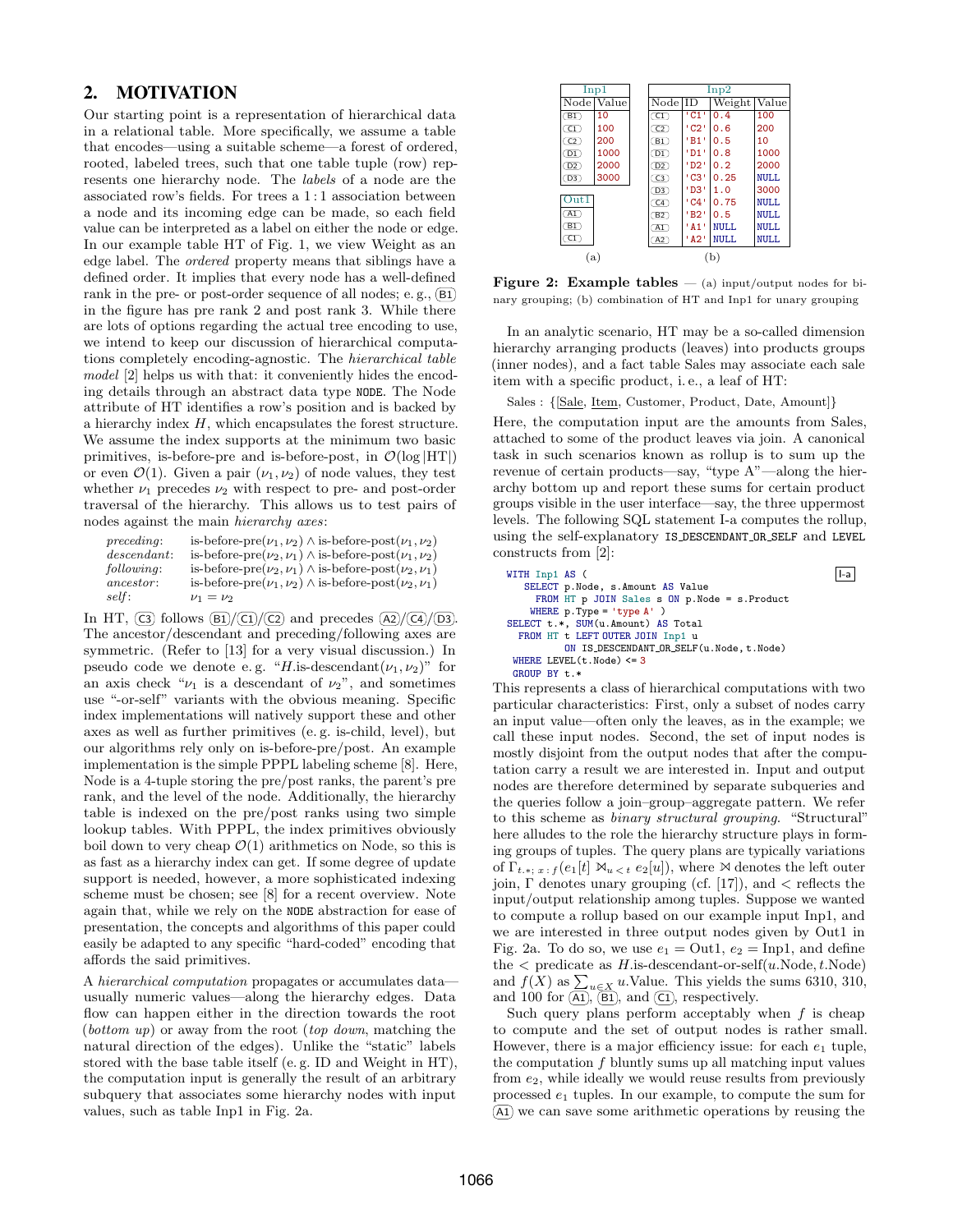sum of  $(B1)$  and adding just the input values of  $(D1)/(D2)/(D3)$ . With respect to  $\lt$ , we say that the output node  $(B1)$  is *covered* by the output node  $\overline{A1}$  and thus carries a reusable result. To enable such reuse, the binary grouping algorithms we propose in this paper process the  $e_1$  tuples in  $\lt$  order and memorize any results that may be relevant for upcoming  $e_1$ tuples. Thereby they overcome the mentioned inefficiencies.

From an expressiveness point of view, the widespread join– group–aggregate statements are fairly intuitive to most SQL users, yet not fully satisfactory: they lack conciseness, since conceptually a table of  $\lt$  pairs must be assembled by hand prior to grouping, and the fact that a top-down or bottom-up hierarchical computation is being done is somewhat disguised. They become tedious especially when the output and input nodes largely overlap or are even identical, as in

#### SELECT t.Node, SUM(u.Value) II-a FROM Inp1 AS t LEFT OUTER JOIN Inp1 AS u ON IS DESCENDANT OR SELF(u.Node, t.Node) GROUP BY t.\*

Our proposed extensions to SQL's windowed table mechanism will allow us to equivalently write:

#### SELECT Node, SUM(Value) OVER (HIERARCHIZE BY Node) II-b FROM Inp1

We refer to this scheme as *unary structural grouping*, since the computation now works on a single table. It inherently yields a result for every tuple, i. e., every node acts as both an input and output node. A binary grouping query can usually be rewritten to unary grouping by working on a merged  $'e_1 \cup e_2$ " table and filtering the output nodes a posteriori. For example, Inp2 in Fig. 2b shows a combination of HT and Inp1; here we assigned NULL as a neutral value to nodes which do not carry a meaningful value. Rewriting binary to unary computations will often result in more concise and intuitive statements. Especially when there is no clear distinction between input and output nodes, unary grouping is the most natural approach.

The unary structural grouping mechanism offers us another attractive language opportunity: support for structural recursion. Using a structurally recursive expression we can state the rollup in Stmt. II-a and II-b in yet another way:

#### SELECT Node, RECURSIVE INT (Value + SUM(x) OVER w) AS  $x$  | II-c FROM Inp1 WINDOW w AS (HIERARCHIZE BY Node)

This expression for  $x$  sums up the readily computed sums  $x$ of all tuples that are covered by the current tuple. Unlike binary grouping, unary grouping with structural recursion makes the reuse of previous results explicit and thus inherently translates into the efficient evaluation approach. Furthermore, it enables us to state significantly more complex computations with remarkable conciseness. For example, we can now straightforwardly take the edge weights from Inp2 into account in our rollup:

SELECT Node, RECURSIVE DOUBLE ( III Value + SUM(Weight \* x) OVER w ) AS x FROM Inp2 WINDOW w AS (HIERARCHIZE BY Node)

Rather than actually performing recursion, our operators evaluate unary grouping in a bottom-up fashion, leveraging a <-sorted input table like their binary counterparts.

# 3. EXPRESSING COMPUTATIONS IN SQL

Unlike binary grouping, unary structural grouping is a novel concept to SQL. Following our informal motivation in the previous section, we now cover the syntax and semantics of our extensions for unary grouping.

# 3.1 Windowed Tables and Hierarchies

Windowed tables are a convenient and powerful means for aggregations and statistical computations on a single table, which otherwise would require unwieldy correlated subqueries. Their implicitly self-joining nature makes them a natural fit for structural grouping. We therefore extend this mechanism by hierarchical windows. Let us first briefly review the standard terminology and behavior of windowed tables (refer to e. g. [25] for details). A standard window specification may comprise a partition clause, an ordering clause, and a frame clause. Consider how we may annotate our Sales table from Sec. 2 with per-customer sales totals running over time:

```
SELECT Customer, Date, SUM(Amount) OVER w
 FROM Sales WINDOW w AS (
          PARTITION BY Customer ORDER BY Date
          RANGE BETWEEN UNBOUNDED PRECEDING AND CURRENT ROW
          EXCLUDE NO OTHERS )
```
The frame clause "RANGE...NO OTHERS" is the implicit default and could be omitted. Briefly put, the query is conceptually evaluated as follows: (1) the Sales are partitioned by Customer; (2) each partition is sorted by Date; (3) within each sorted partition, each tuple  $t$  is associated with a group of tuples relative to  $t$ , its *window frame* as determined by the frame clause, in this case: all sales up to  $t$ ; (4) the window function (SUM) is evaluated for that group and its result appended to  $t$ . The frame is always a subsequence of the current ordered partition. Note that tuples need not be distinct with respect to the ORDER BY fields. Tuples in  $t$ 's frame that match in these fields are called peers or TIES.

For unary structural grouping, our windowed table will be some collection of nodes (e. g. Inp1); that is, there is a NODE field whose values are drawn from a hierarchical base table (e. g. HT). We extend the standard window specification with a new HIERARCHIZE BY clause specifying a hierarchical window. This clause may take the place of the ordering clause behind the partitioning clause. That is, partitioning happens first as usual, and hierarchizing replaces ordering. While window ordering turns the partition into a partially ordered sequence, hierarchizing turns it into an acyclic directed graph derived from the hierarchy. We begin our discussion with a minimal hierarchical window specification, which omits partitioning and the frame clause (so the above default applies):

```
HIERARCHIZE BY ν [BOTTOM UP|TOP DOWN]
```
The clause determines the NODE field  $\nu$ , its underlying hierarchy index  $H$ , and the direction of the intended data flow (bottom up by default), giving us all information we need to define an appropriate < predicate on the partition:

```
top-down: u < t \iff H.is-descendant(t.\nu, u.\nu)bottom-up: u < t : \Longleftrightarrow H.is-descendant(u.\nu, t.\nu)
```
We additionally need the notion of covered elements we used informally in Sec. 2. An element  $u$  is said to be *covered* by another element  $t$  if no third element lies between them:

$$
u <: t \iff u < t \land \neg \exists u' : u < u' < t. \tag{Eq. 1}
$$

Using  $\lt$ : we can identify the immediate  $\lt$  neighbors (descendants/ancestors) of a tuple t within the current partition. Note that in case all hierarchy nodes are contained in the current partition, the "tuple  $u$  is covered by  $t$ " relationship is equivalent to "node  $u.\nu$  is a child/parent of  $t.\nu$ ". However, we need the general <: notion because the current partition may well contain only a *subset* of the nodes. The  $\lt$ : predicate helps us establish a data flow between tuples even when intermediate nodes are missing in the input.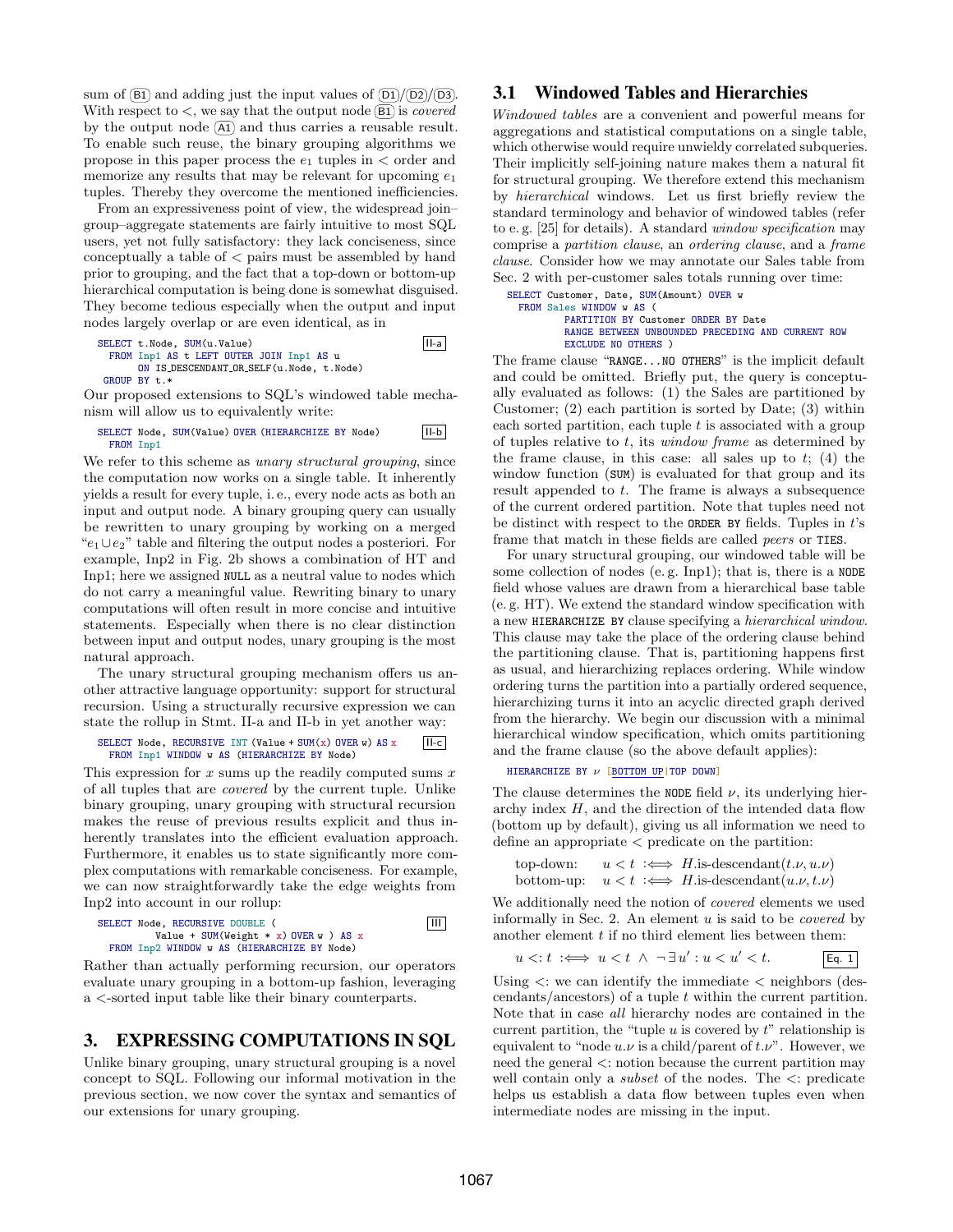

Figure 3: A bottom-up hierarchical window

A tuple u from the current partition can be related in four relevant ways to the current tuple t:

(a)  $u < t$  (b)  $t < u$  (c)  $u \cdot \nu = t \cdot \nu$  (d) neither of those

To reuse the syntax of the standard window frame clause without any modifications, we have to reinterpret three concepts accordingly: PRECEDING tuples are those of category (a); FOLLOWING tuples are those of category (b); TIES are tuples of category (c). In the bottom-up case, PRECEDING tuples correspond to descendants and FOLLOWING tuples to ancestors of  $t.\nu$ . These terms are not to be mixed up with the *preceding* and following hierarchy axes. Tuples on those axes, as well as tuples where  $\nu$  is NULL, fall into category (d) and are always excluded from the frame. The default frame clause includes categories (a), (c), and the current row itself. The handling of (c) tuples can be controlled independently via the EXCLUDE clause, but we omit these details for brevity.

Consider Fig. 3, where we apply a bottom-up hierarchical window to table Inp3 and compute  $x = \text{SUM}(\text{Value})$  like in Stmt. II-b from Sec. 2. The matrix indicates the relationships of the tuples. Since our window uses the default frame clause, the frames comprise exactly the  $\lt$ ,  $\lt$ :, and tied  $\hat{=}$ tuples. Summing over them yields the  $x$  values shown to the right. Note that although Inp3 does not include the intermediate nodes  $\boxed{B1}/\boxed{C3}/\boxed{C4}$ , the input values of  $\boxed{C1}/\boxed{C2}$  do still count into  $\overline{A1}$ , and likewise for  $\overline{D1}/\overline{D3}$  and the  $\overline{B2}$  tuple, as illustrated by the data flow graph to the right. As said, unary grouping does not require all intermediate nodes to be present in the input. In that, it behaves precisely like the alternative binary approach based on an IS DESCENDANT OR SELF join (Stmt. II-a). For basic rollups, which are by far the most common type of hierarchical computation, the implicit window frame clause does just the "right thing"—thanks to our definitions of  $\lt$  and the PRECEDING/FOLLOWING concepts and it is hard to imagine a more concise and readable way of expressing them in SQL.

#### 3.2 Recursive Expressions

Thus far, hierarchical windows are merely a shorthand; they can equivalently be expressed through join–group–aggregate statements. Structural recursion, however, significantly extends their expressive power. To enable recursive expressions, we recycle the SQL keyword RECURSIVE and allow wrapping it around expressions containing one or more window functions:

#### RECURSIVE  $[\tau]$  (expr) AS c

This makes a field c of type  $\tau$  accessible within any contained window function, and thus provides a way to refer to the computed expr value of any tuple in the window frame. If c is used anywhere in  $expr$ ,  $\tau$  must be specified explicitly, and an implicit CAST to  $\tau$  is applied to *expr*. Automatic type deduction in certain cases is a possible future extension, but it is not generally possible without ambiguity. The following additional rules apply: First, if expr contains one or more window function expressions of the form " $\exp r_i$ "

**OVER**  $w_i$ <sup>"</sup>, all used hierarchical windows  $w_i$  must be equal (same partitioning and HIERARCHIZE clause, i. e., NODE field and direction). Second, the frame of each window  $w_i$  is restricted as follows: only the covered tuples ("RANGE 1 PRECEDING") can potentially be included in the frame, and in particular EXCLUDE GROUP is enforced. That is, the frame clause of every window function within *expr* effectively becomes:

#### RANGE BETWEEN 1 PRECEDING AND CURRENT ROW EXCLUDE GROUP

This in particular ensures that the window frame will not contain the CURRENT ROW, any TIES, or any FOLLOWING tuples. If any of those were contained in the frame, any access to field  $c$  within  $expr$  would create a circular dependency. It is conceivable to loosen the restrictions somewhat and give the user more control via a custom RANGE clause, but we do not consider that in this paper. Third, the field  $c$  may appear only *within* one of the window function expressions  $\exp r_i$ ; say, in combination with an aggregate function AGG:

```
RECURSIVE \tau (... AGG(expr') OVER w ...) AS c
```
Mentioning c outside a window function would implicitly access the current tuple, which is forbidden, whereas according to SQL's rules mentioning c within  $\exp r'$  implicitly accesses the frame row (FRAME ROW), which thanks to our restrictive window frame can only be a covered tuple for which  $c$  is available. While this standard behavior is what is usually intended and convenient, SQL has a way to override the implicit frame row access. We can e. g. refer to the current tuple even within AGG using a so-called nested window function:

 $AGG$ (...VALUE OF(c AT CURRENT ROW)...) OVER  $w$ 

We prohibit this for c, but allow it for any other field.

Returning to our Fig. 3, we can now equivalently apply the recursive rollup expression of Stmt. II-c,  $x = RECURSIVE$ INT (Value + SUM(x) OVER w), to Inp3. The window frames are now restricted to the covered <: tuples. Since Inp3 is already ordered suitably for bottom-up evaluation—i. e. postorder we can fill in the  $x$  result column in a single pass and always have the x values of our frame rows at hand.

#### 3.3 Further Examples

Even with non-recursive expressions, hierarchical windows are already an attractive alternative to verbose join–group– aggregate statements. Consider our opening query I-a from Sec. 2. SQL allows aggregation to be restricted by a FILTER. This handy feature allows us to state this query as follows:

```
SELECT * FROM (SELECT HT.*,
        SUM(Amount) FILTER (WHERE Type = 'type A') OVER w
   FROM HT LEFT OUTER JOIN Sales s ON Node = s.Product
  WINDOW w AS (HIERARCHIZE BY Node)
) WHERE LEVEL(Node) <= 3
```
This saves us one join over Stmt. I-a. Note the outer join may yield tuples where Amount is NULL, but these are conveniently ignored by SUM. Altogether there are three points where we could add WHERE conditions: a priori (before windows are formed), as FILTER (restricting the computation input but not affecting the table), and a posteriori (restricting the output). For the latter we must nest two selections, as SQL currently has no HAVING equivalent for windowed tables.

Fig. 4 shows further meaningful expressions, including non-recursive variants where possible, each based on either a bottom-up or a top-down hierarchical window on Inp2:

```
SELECT Node, expr FROM Inp2 |V|WINDOW td AS (HIERARCHIZE BY Node TOP DOWN),
     bu AS (HIERARCHIZE BY Node BOTTOM UP)
```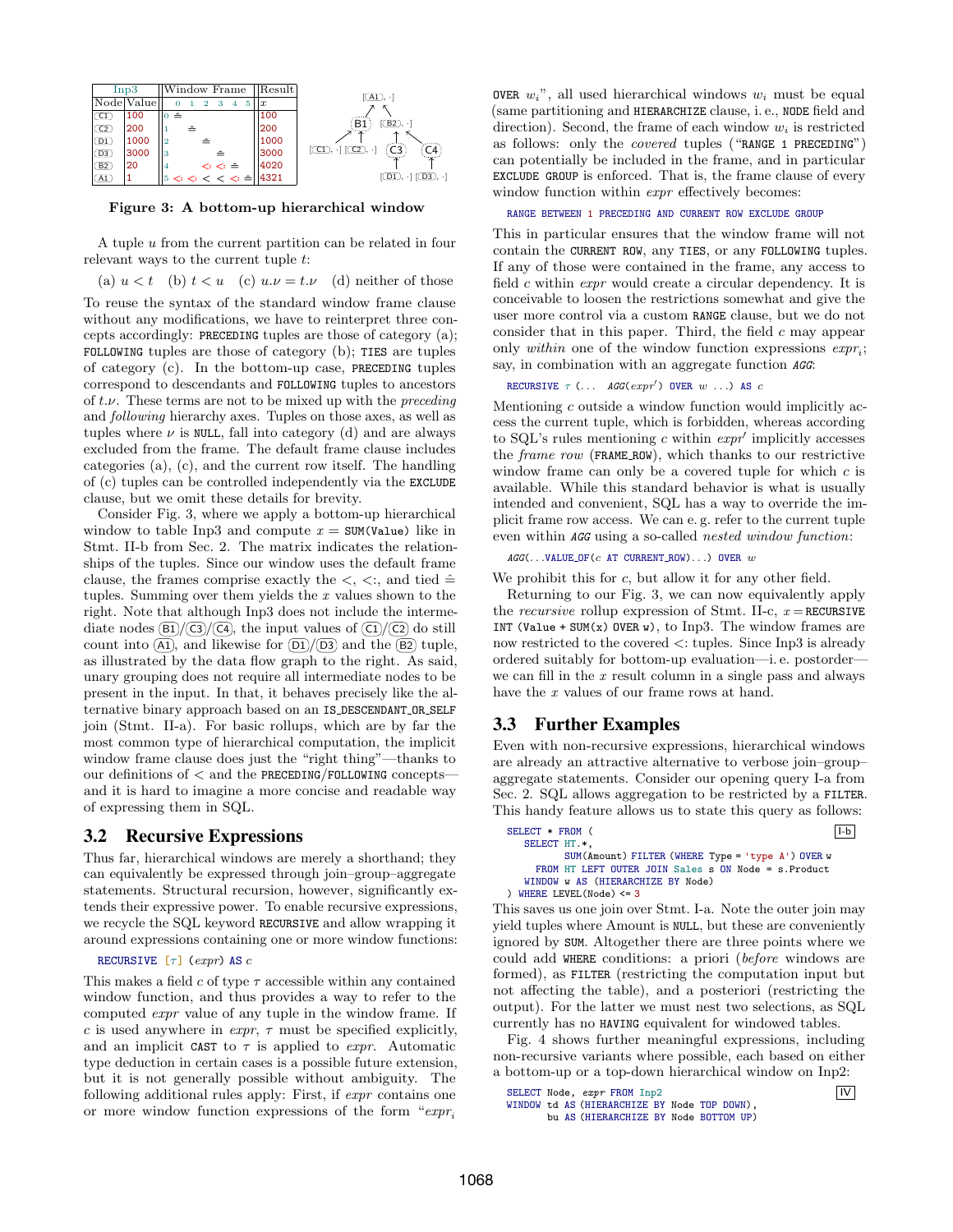```
(1a) SUM(Value) OVER bu
(1b) RECURSIVE INT (Value + SUM(x) OVER bu) AS x
(2a) PRODUCT(Weight) OVER td -- non-standard
(2b) RECURSIVE DOUBLE (
      Weight * COALESCE(FIRST_VALUE(x) OVERtd, 1) ) AS x
(3a) SUM(Value) OVER (bu RANGE 1 PRECEDING EXCLUDE GROUP)
(3b) RECURSIVE (SUM(Value) OVER bu)
(4a) RECURSIVE DOUBLE (Weight * (Value + SUM(x) OVER bu)) AS x
(4b) RECURSIVE DOUBLE (Value + Weight * (SUM(x) OVER bu)) AS x
(4c) RECURSIVE DOUBLE (Value + SUM(Weight * x) OVER bu) AS x
(4d) RECURSIVE DOUBLE (Value
       + SUM(VALUE_OF(Weight AT CURRENT_ROW) * x) OVER w) AS x
 (5) RECURSIVE VARCHAR (
       COALESCE(FIRST_VALUE(x) OVER td, '') || '/' || ID) AS x
(6a) COUNT(*) OVER td
(6b) RECURSIVE INT (COALESCE(FIRST_VALUE(x) OVER td, 0) + 1) AS x
(7a) COUNT(*) OVER bu
(7b) RECURSIVE INT (COALESCE(FIRST_VALUE(x) OVER td, 0) + 1) AS x
 (8) RECURSIVE INT (1 + \text{COALESCE}(\text{MAX}(x) \text{ OVER bu}, 0)) AS x
(9a) COUNT(*) OVER (bu RANGE 1 PRECEDING EXCLUDE GROUP)
(9b) RECURSIVE (COUNT(*) OVER bu)
```
(10) RECURSIVE (MY FUNC(ARRAY AGG(ROW(ID, x)) OVER w)) AS x

Figure 4: SQL examples for unary computations

(1) is our familiar rollup. Besides SUM, the operation in (1a) could e. g. be AVG, MIN, MAX, COUNT (cf. Ex. 7), EVERY, ANY, or ARRAY AGG to simply collect all values in an array. SQL's DISTINCT and FILTER constructs add further expressiveness. E. g., in a bill of materials we may count the distinct types of subparts from some manufacturer each part is built of:

COUNT(DISTINCT Type) FILTER(WHERE Manufacturer = 'A') OVER bu

(2) is a top-down counterpart to (1); it yields the effective weights by multiplying over all tuples on the root path. (2a) uses a hypothetical PRODUCT aggregation function, which is curiously missing from standard SQL; (2b) works around that via recursion, aptly taking advantage of FIRST VALUE. To understand the example, note that for a top-down recursive computation, the window frame can be either empty making FIRST VALUE yield NULL—or contain one covered ancestor. In our bill of materials the weight could be the part's multiplicity ("how often?") within its super-part; here the product would tell us often the part appears in total in the assembly.  $(3)$  is a variant of  $(1)$  summing over only the covered tuples. In (3b) we access only Value but not the actual expression result (thus, its type  $\tau$  can be auto-deduced); still, the semantics are those of recursive evaluation. As Inp2 happens to contain all HT nodes, the relation  $\lt$ : becomes equivalent to the IS CHILD predicate as noted earlier; so the same could as well be achieved via join–group–aggregate. (4) are variants of weighted rollup. (4d) is mostly equivalent to (4b), but brings it into a form similar to (4c) using a nested window function to access the Weight of the current row. In general, such weighted rollups cannot be performed without (structural) recursion. That said, a non-recursive solution that sometimes works is to "multiply out" the expression according to the distributivity law and use two separate computations: First  $(2a)$ , yielding absolute weights w for each tuple, then  $SUM(w * Value)$  bottom up. (5) constructs a path-based Dewey representation of the hierarchy using the same technique as (2): it builds a string from the ID values on the root path, e.g. '/A1/B1/C1' for  $\overline{C1}$ . (6–9) compute properties of the data flow graph over the input table. As Inp2 contains all nodes of HT, they are equal to the node's (6) level, (7) subtree size, (8) subtree height, and (9) child

count. In general (7) gives us the size of the window frame and  $(9)$  the number of covered tuples. Finally  $(10)$ , to go beyond the capabilities of SQL's aggregate functions and expression language, we can use ARRAY AGG to collect data from the covered tuples and pass it to a user-defined function. This way arbitrary computations can be plugged in.

# 4. STRUCTURAL GROUPING

This section covers the relational algebra level. We propose two logical operators for evaluating hierarchical computation queries, one for unary and one for binary structural grouping.

## 4.1 Binary Grouping

Binary structural grouping queries typically feature an inner or left outer join on a hierarchy axis such as IS DESCENDANT, and subsequent grouping of the outer side. They are initially translated into plans of the form  $\Gamma(\cdot \bowtie_{\theta} \cdot)$  with a suitable hierarchy predicate  $\theta$ . Due to the efficiency issues noted in Sec. 2, we want the query optimizer to rewrite this pattern into a single combined operator. This idea is not new to relational algebra but commonly known as binary grouping or groupjoin. It has been explored in depth in [17] mainly for the equi-join setting, together with relevant rewrite rules for query optimization. We repeat [17]'s definition of the binary grouping operator  $\mathbb{M}$  with minor adaptions. It consumes two input relations  $\{\tau_1\}_b$  and  $\{\tau_2\}_b$  given by expressions  $e_1$  and e<sub>2</sub>, where  $\tau_1$  and  $\tau_2$  are tuple types and  $\{\tau_i\}_b$  denotes a bag of  $\tau_i$  tuples. Let  $\theta$  be a join predicate, x a new attribute name, and f a scalar aggregation function  $\{\tau_2\}_b \to \mathcal{N}$  for some type  $\mathcal N$ . Then  $\mathbb N$  is defined as

$$
e_1 \bowtie_{x \,:\, f}^{\theta} \, e_2 := \{ t \circ [x : f(e_2[\theta t])] \mid t \in e_1 \}_b,
$$

where  $e[\theta t] := \{u \mid u \in e \land \theta(u, t)\}\$ . It extends each  $t \in e_1$  by an x attribute of type  $\mathcal N$ , whose value is obtained by applying function f to the bag  $e[\theta t]$  containing the relevant input tuples for t. As an example, the plan  $\Gamma_{t.*; x : f}(\text{Out1}[t] \bowtie_{u < t} \text{Inp1}[u])$ from Sec. 2 can be rewritten into Out1  $\mathbb{W}_{x,f}^{\leq}$  Inp1, using the same definitions of f and <. Beyond optimizing  $\Gamma(\cdot \bowtie_{\theta} \cdot)$ plans, we also use  $\bowtie$  to evaluate hierarchical windows with non-RECURSIVE expressions. Those are translated into binary self-grouping  $e \bowtie_{x+f}^{\theta} e$ , with  $\theta =$  is-descendant-or-self in the bottom-up and  $\theta =$  is-ancestor-or-self in the top-down case (modulo handling details of the frame clause and EXCLUDE). Further optimizations are possible from there. Consider Stmt. I-b from Sec. 3.3. It has a condition  $\phi = (H \text{.} level(\nu) \leq 3)$  on the output that does not depend on the computed sum  $x$ . Select operators  $\sigma_{\phi}$  of this kind can typically be pushed down to the left  $\mathbb N$  input. A FILTER  $\psi$  can be handled by f or pushed down to the right input. Such rewriting from  $\sigma_{\phi}(e \bowtie_{x \colon f^{\psi}} e)$ to  $\sigma_{\phi}(e) \bowtie_{x \in \mathcal{F}} \sigma_{\psi}(e)$  will always pay off, especially when the selections can be pushed down even further.

#### 4.2 Unary Structural Grouping

To evaluate recursive expressions on a hierarchical window, we need a new operator: unary structural grouping. Since the concept as such may be useful beyond hierarchical windows, we define it in terms of an abstract < comparison predicate on the tuples of its input relation, which drives the data flow. It is required to be a strict partial order: irreflexive, transitive, and asymmetric. The operator arranges its input in an acyclic directed graph whose edges are given by the notion of *covered* tuples  $\lt$ : (Eq. 1 in Sec. 3.1). On that structure it evaluates a structural aggregation function  $f$ ,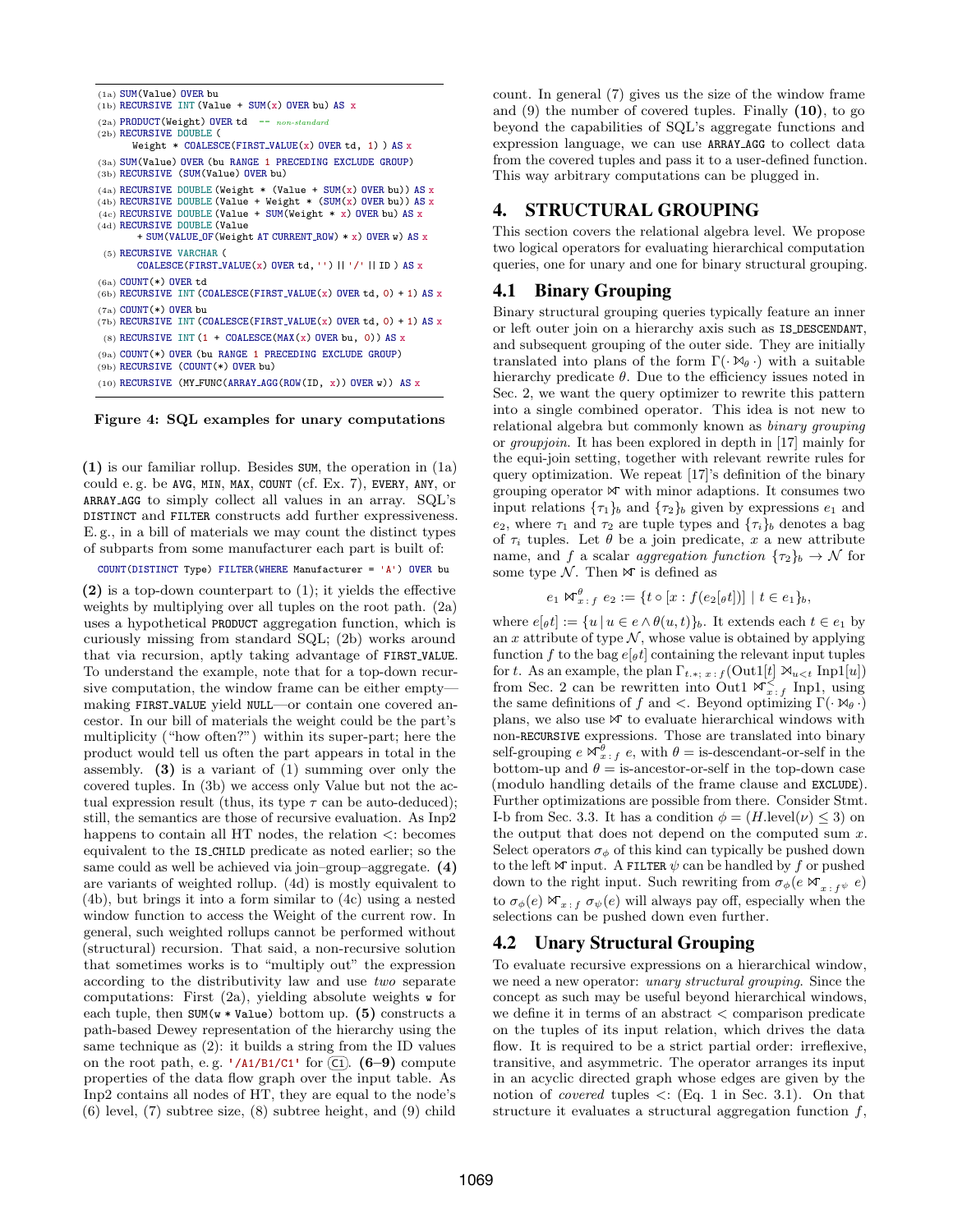|                                               | $(1b)$ total Value            |  | $\uparrow$ t.Value + $\sum_{u \in X} u.x$                     |  |
|-----------------------------------------------|-------------------------------|--|---------------------------------------------------------------|--|
|                                               | $(2b)$ absolute Weight        |  | $\downarrow$ t. Weight $\ast \Pi_{u \in X} u.x$               |  |
|                                               | $(3b)$ Value sum over $\lt$ : |  | $\uparrow \sum_{u \in X} u$ . Value                           |  |
|                                               | (4a) weighted rollup          |  | $\uparrow$ t. Weight $*(t.\text{Value} + \sum_{u \in X} u.x)$ |  |
| (4b)                                          |                               |  | t.Value + t.Weight * $(\sum_{u \in X} u.x)$                   |  |
| (4c)                                          |                               |  | t.Value + $\sum_{u \in X} u$ .Weight * u.x                    |  |
| (4d)                                          |                               |  | t.Value + $\sum_{u \in X} t$ .Weight * u.x                    |  |
| (5)                                           | Dewey conversion              |  | $\downarrow$ $\langle t$ .ID if $X = \{\}_b$ ,                |  |
|                                               |                               |  | $u.x \circ \langle t.\text{ID} \rangle$ if $X = \{u\}_b$      |  |
|                                               | $(6b)$ level                  |  | $\downarrow$ 1 + $\sum_{u \in X} u.x$                         |  |
|                                               | (7b) subtree size             |  | $\uparrow$ 1 + $\sum_{u \in X} u.x$                           |  |
|                                               | $(8)$ subtree height          |  | $\uparrow$ 1 if $X = \{\}_b$ , else $1 + \max_{u \in X} u.x$  |  |
|                                               | $(9b)$ degree                 |  | $\uparrow$ $ X $                                              |  |
| Symbols: ↑ bottom up<br>$\downarrow$ top down |                               |  |                                                               |  |

Figure 5: Example definitions of Γ's  $f(t, X)$ 

which performs an aggregation-like computation given a current tuple t and the corresponding bag of covered tuples. In other words, a variable, pseudo-recursive expression  $f$  is evaluated on a recursion tree predetermined by <.

Let expression e produce a relation  $\{\tau\}_b$  for some tuple type  $\tau$ ; let  $\lt$  be a comparator for  $\tau$  elements providing a strict partial ordering of  $e$ 's tuples,  $x$  a new attribute name, and  $f$ a structural aggregation function  $\tau \times {\{\tau \circ [x : \mathcal{N}]\}_b} \to \mathcal{N}$ , for a scalar type N. The unary structural grouping operator  $\hat{\Gamma}$ associated with  $\lt$ , x, and f is defined as

$$
\hat{\Gamma}_{x \,:\, f}^{\le}(e) := \{ t \circ [x : \text{rec}_{x \,:\, f}^{\le}(e, t)] \,|\, t \in e \}_b, \text{ where}
$$
\n
$$
\text{rec}_{x \,:\, f}^{\le}(e, t) := f(t, \{ u \circ [x : \text{rec}_{x \,:\, f}^{\le}(e, u)] \,|\, u \in e[\langle x, t] \}_b).
$$

We reuse the symbol  $\Gamma$  of common unary grouping for  $\hat{\Gamma}$ . Both are similar in that they form groups of the input tuples, but  $\hat{\Gamma}$  does not "fold away" the tuples. Instead, it extends each tuple  $t$  in  $e$  by a new attribute  $x$  and assigns it the result of "rec", which applies  $f$  to  $t$  and the bag of its covered tuples  $u$ . The twist is that each tuple  $u$  in the bag already carries the  $x$  value, which has in turn been computed by applying rec to  $u$ , in a recursive fashion. Thus, while f itself is not recursive, a structurally recursive computation is encapsulated in Γˆ's definition. The recursion is guaranteed to terminate, since  $\lt$  is a *strict* partial order.

For hierarchical windows, we define  $\lt$  as in Sec. 3.1 in terms of H.is-descendant, which is indeed irreflexive, transitive, and asymmetric. We can now translate our two statements from Sec. 2 into plans based on  $\Gamma$ :

$$
\boxed{\frac{\text{II-c}}{\text{III}} \hat{\Gamma}_{x \, : \, f}^{\leq}( \text{Inp1}), \ f(t, X) = t.\text{Value} + \sum_{u \in X} u.x} \\ \boxed{\text{III}} \ \ \hat{\Gamma}_{x \, : \, f}^{\leq}( \text{Inp2}), \ f(t, X) = t.\text{Value} + \sum_{u \in X} u.\text{Weight} * u.x
$$

Fig. 5 shows definitions of  $f$  corresponding to the SQL expressions of Fig. 4. As the examples attest, RECURSIVE expressions translate almost literally into suitable  $f(t, X)$  formulas.

#### 4.3 Unary Versus Binary Grouping

Theoretically, there are little restrictions on the function f of  $\Gamma$  and  $\mathcal{N}$ ; the practical limit is what SQL's expression language allows us to write. It is, however, useful to distinguish a class of common "simple" functions that let us establish a correspondence between  $\Gamma(e)$  and binary self-grouping  $e \bowtie e$ . An aggregation function  $\{\tau\}_b \to \mathcal{N}$  for use with  $\forall \tau$  is simple if it is of the form  $\operatorname{acc}_{\oplus; g}(X) := \bigoplus_{u \in X} g(u)$ , where function  $g: \tau \to \mathcal{N}$  extracts or computes a value from each tuple, and ⊕ is a commutative, associative operator to combine the  $\mathcal N$  values. This largely corresponds to what SQL allows us to

express in the form  $AGG(expr)$  where  $AGG$  is a basic aggregate function such as SUM, MIN, MAX, EVERY, or ANY without DISTINCT set quantifier. (A further extension to arbitrary FILTER(WHERE  $\psi$ ) conditions is possible.)

We can define a structural counterpart as follows: A structural aggregation function  $\tau \times {\tau \circ [x : \mathcal{N}]}_b \to \mathcal{N}$  for use with  $\hat{\Gamma}$  is *simple* if it is of the form

$$
\text{str-acc}_{x\colon\oplus;\;g}(t,X)\mathrel{\mathop:}= g(t)\oplus\bigoplus_{u\in X}u.x.
$$

In Fig. 5, functions 1b, 2b, 6b, and 7b are in fact simple.

To obtain our correspondence, consider  $R := \hat{\Gamma}_{x \text{ : str-acc}}^{\lt} (e)$ . If the acyclic digraph imposed by  $\lt$  on  $e$  is a tree—i.e. there are no undirected cycles—the following holds for all  $t \in R$ :

$$
t.x = g(t) \oplus \bigoplus_{u \in R[<, t]} u.x = g(t) \oplus \bigoplus_{u \in e[
$$

where  $u \leq t \iff u \leq t \lor u = t$ . The simple form of the aggregation function allows us to "hide" the recursion through the < predicate and obtain a closed form of the expression for  $t.x$  based on the original input  $e$ . We can thus state the following correspondence:

$$
e \boxtimes^{\leq}_{x:\,\mathrm{acc}_{\bigoplus;\,g}} e = \hat{\Gamma}^{\leq}_{x:\,\mathrm{str-acc}_{x:\,\oplus;\,g}}(e).
$$

Note that this equivalence will not hold if there are multiple chains  $u \leq \ldots \leq t$  connecting two tuples  $u \leq t$  in the input e. In this situation  $\Gamma$  indirectly counts u multiple times into  $t$ 's result, while  $\mathbb N$  does not. This is due to the particular semantics of structural recursion, which simply propagates x values along the  $\lt$ : chains. When we apply  $\Gamma$  in our hierarchical window setting, the equivalence holds, as  $\lt$ : is derived from the acyclic tree structure of  $H$ , if we additionally make sure there are no duplicate  $\nu$  values in the current window partition. The correspondence is then useful in both directions and enables significant optimizations: As many typical non-recursive hierarchical window computations (and sometimes even join–group-aggregate queries) fit the form of acc, we can rewrite their initial translation  $e \mathcal{R} e$  into  $\hat{\Gamma}(e)$ . As we assess in Sec. 6, even when e is just a table scan, our  $\Gamma$  algorithms outperform  $\mathcal N$  due to their simpler logic (e need not be evaluated twice) and effective pipelining. Vice versa, if we can algebraically transform a given RECURSIVE expression into the form of str-acc,  $\mathbb{N}$  is an alternative to  $\Gamma$ . If a WHERE condition  $\phi$  on the output or a FILTER condition  $\psi$  is applied,  $\sigma_{\phi}(e) \bowtie \sigma_{\psi}(e)$  will usually be superior to  $\sigma_{\phi}(\hat{\Gamma}_{f^{\psi}}(e)),$ as already noted in Sec. 4.1. Finally, our manual rewrite of Stmt. I-a to I-b, where we saved one join, demonstrates an advanced optimization from  $e_1 \bowtie e_2$  to Γ: By "merging" the two inputs into  $e_{12}$ , we could (without going into details) rewrite  $e_1 \bowtie e_2$  to  $e_{12} \bowtie e_{12}$  and then  $\hat{\Gamma}(e_{12})$ , which pays off if  $e_{12}$  can be further simplified, e.g. when  $e_1$  and  $e_2$  were very similar in the first place. Establishing relevant equivalences to enable such optimizations is part of future work.

#### 5. PHYSICAL ALGEBRA OPERATORS

We now discuss efficient algorithms for  $\mathbb{M}^{\theta}_{x+f}$  and  $\hat{\Gamma}^{\leq}_{x+f}$ .

#### 5.1 Overview

[ $\mathbb{M}-\Gamma$ ] A general approach for  $\mathbb{M}$  is to treat  $\theta$  as an opaque join predicate with partial order properties, and stick to a generic sort-based join–group–aggregate technique: sort both inputs  $e_1$  and  $e_2$  according to  $\theta$ , then use a sort-based left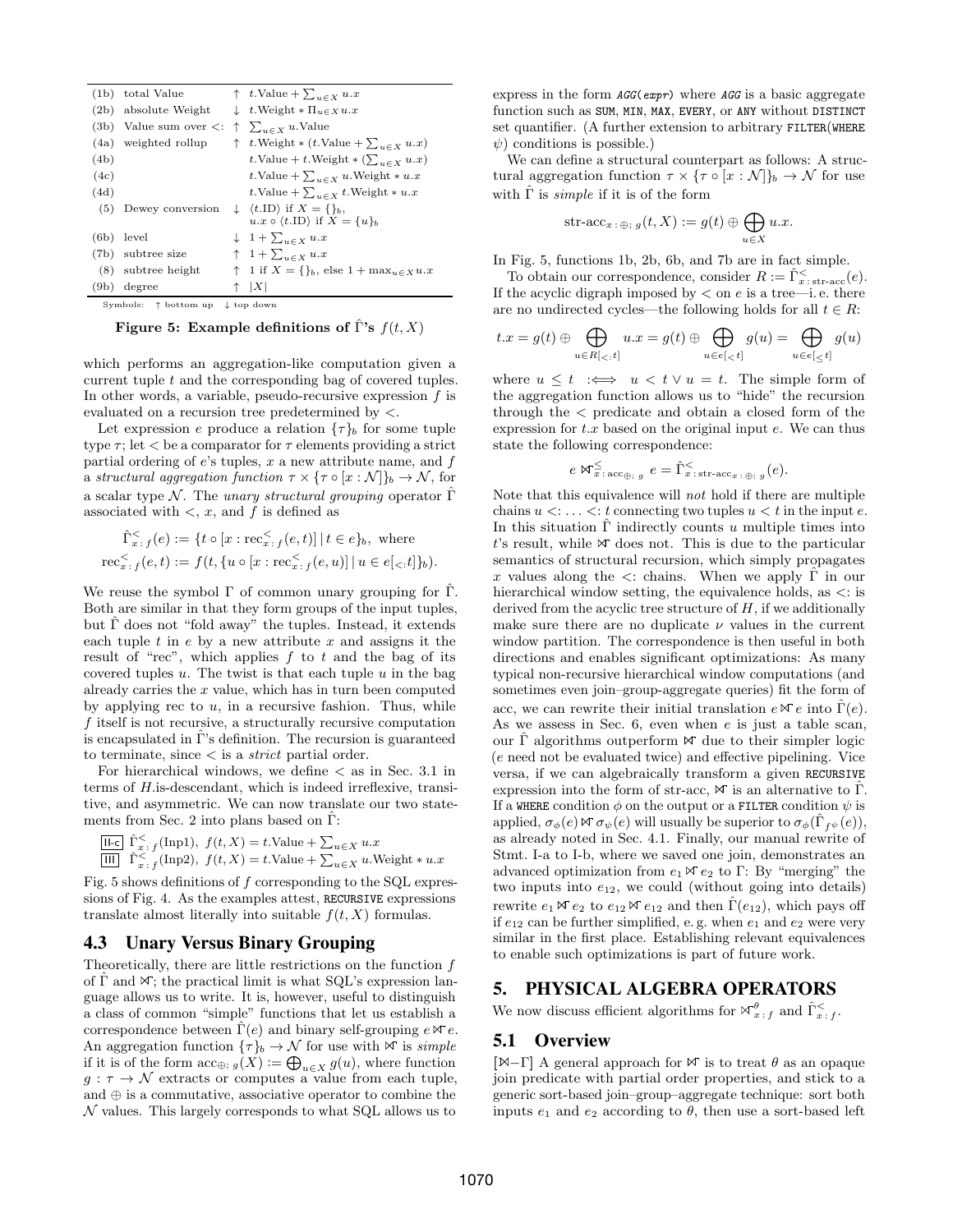outer join  $e_1[t] \mathcal{A}_{\theta} e_2[u]$ , and then sort-based unary grouping  $\Gamma_{t.*; x:f}$  to compute the result. This requires a non-equi join operator that can deal with the fact that some tuples may be incomparable through  $\theta$ , and retains the order of  $e_1$ . Since we make no assumptions on  $e_1$  and  $e_2$ , we have to use a nested loops join, making the runtime complexity an unattractive  $\Theta(|e_1| \cdot |e_2|)$ . An *index-based* nested loops join could not be used since there generally is no index on the given inputs only the hierarchical base table HT is indexed. We refer to this approach by " $\mathbb{N}-\Gamma$ ". It is usually the only option when an encoding such as PPPL from Sec. 2 is hand-implemented in an RDBMS without further engine support.

[hierarchy- $\mathbb{N}-\Gamma$ ] When  $\mathbb{N}$  and  $\hat{\Gamma}$  are used for hierarchical computations and  $\theta$  and  $\theta$  operate on NODE fields, the underlying hierarchy index  $H$  can and should be leveraged. A big improvement over  $\mathbb{M}-\Gamma$  is to use a *hierarchy merge* join, a sort-based structural join operator with a time and space complexity of  $\mathcal{O}(|e_1| + |e_2| + |e_1 \boxtimes e_2|)$ . Al-Khalifa et al. [1] describe two variants of the algorithm, which consume preordered inputs and join on the descendant axis: "stacktree-desc" retains the order of  $e_2$  in the output; the somewhat less efficient "stack-tree-anc" retains the  $e_1$  order. Although originally applied to XML data, both can be adapted to our SQL setting. We refer to this approach by "hierarchy- $\mathbb{M}-\Gamma$ ". It can be considered the state of the art and a natural baseline for our native  $\hat{\Gamma}$  and  $\mathcal{M}$  algorithms. Note that even though more sophisticated join techniques have been studied in the XML world, most of them are not applicable to our setting since we are working on *arbitrary* inputs rather than the base table HT, as mentioned above—see also Sec. 7.

[hierarchy- $\hat{\Gamma}$ , hierarchy- $\mathbb{M}$ ] While the said approaches keep implementation efforts low by reusing existing operators, they cannot evaluate the structural recursion of  $\hat{\Gamma}$ , and they suffer from the efficiency issues noted in Sec. 2: all < join pairs rather than just the <: pairs are materialized and processed during query evaluation, and results from covered tuples are not reused. We therefore propose four specialized operators: hierarchy- $\Gamma$  and hierarchy- $\mathcal N$ , each in a top-down and a bottom-up variant. The top-down variants require the inputs to be sorted in preorder, the bottom-up variants in postorder; this order is retained in the output. We proceed to discuss their pseudo code. For ease of presentation, we directly use concepts from relational algebra level: An abstract data type Aggregate represents a tuple bag X and supports self-explanatory operations clear(),  $add(u)$ , and merge $(X')$ . During execution of  $e_1$  hierarchy- $\mathcal{F}e_2$  or hierarchy- $\hat{\Gamma}(e_1)$ , we create one Aggregate instance X per tuple  $t \in e_1$ , assemble the appropriate input tuples in it and feed it to the aggregation function  $f(X)$  or  $f(t, X)$  to obtain t.x. In the actual query-specific implementation of an Aggregate and its operations, significant optimizations may be possible depending on  $f$ ; Sec. 5.4 will discuss them.

# 5.2 Unary Hierarchical Grouping

Alg. 1 shows the two variants of hierarchy- $\hat{\Gamma}$ . In a single pass through the input e, they effectively issue the following call sequence for each tuple t:

 $X$ .clear();  $X$ .add(u) for each  $u \leq t$ ; yield  $t \circ [x : f(t, X)]$ 

where "yield" outputs a result tuple. The stack  $S$  (line 1) manages previously processed tuples  $u$  and their computation states, i.e.,  $u.x$  and the corresponding aggregate X for potential reuse. For each  $t \in e$  (l. 3) we first check whether

# **Algorithm 1:** hierarchy- $\hat{\Gamma}_{x+f}^{\nu}(e)$

| o                                                                                                                                          |  |  |  |  |  |  |
|--------------------------------------------------------------------------------------------------------------------------------------------|--|--|--|--|--|--|
| <b>Input:</b> $e: {\tau}_b$ , where $\tau$ has a $\nu: \text{NODE}^H$ field;<br>e ordered by $\nu$ in post-/pre-order (bottom up/top down) |  |  |  |  |  |  |
| <b>Output:</b> $\{\tau'\}_b$ , where $\tau' := \tau \circ [x : \mathcal{N}]$ ; same order                                                  |  |  |  |  |  |  |
| $1 S : \text{Stack } \langle[\nu : \texttt{NODE}^H, u : \tau', X : \text{Aggregate}(\tau')]\rangle$                                        |  |  |  |  |  |  |
| 2 X : Aggregate $\langle \tau' \rangle$                                                                                                    |  |  |  |  |  |  |
| 3 for $t \in e$                                                                                                                            |  |  |  |  |  |  |
| if $S \neq \langle \rangle \wedge S \cdot \text{top}(\cdot) \cdot \nu = t \cdot \nu$<br>$\overline{4}$                                     |  |  |  |  |  |  |
| skip<br>// reuse previous $X$<br>5                                                                                                         |  |  |  |  |  |  |
| else<br>6                                                                                                                                  |  |  |  |  |  |  |
| $X$ .clear()<br>$\overline{7}$                                                                                                             |  |  |  |  |  |  |
| $\langle$ collect input $\rangle^*$<br>8                                                                                                   |  |  |  |  |  |  |
| <b>yield</b> $t' \leftarrow t \circ [x : f(t, X)]$<br>9                                                                                    |  |  |  |  |  |  |
| $S.\text{push}([t.\nu, t', X])$<br>10                                                                                                      |  |  |  |  |  |  |
| $*\langle$ collect input $\rangle$ — bottom up:                                                                                            |  |  |  |  |  |  |
| 11 while $S \neq \langle \rangle \wedge \neg H$ is-before-pre $(S \cdot \text{top}(\cdot), \nu, t \cdot \nu)$                              |  |  |  |  |  |  |
| $[\cdot, u, X_u] \leftarrow S.\text{pop}()$<br>12                                                                                          |  |  |  |  |  |  |
| $X.\text{add}(u)$<br>// leverage $X_u$ if possible!<br>13                                                                                  |  |  |  |  |  |  |
| * $\langle$ collect input $\rangle$ — top down:                                                                                            |  |  |  |  |  |  |
| 14 while $S \neq \langle \rangle \wedge H$ is-before-post( $S$ top(). $\nu, t.\nu$ )                                                       |  |  |  |  |  |  |
| S.pop()<br>15                                                                                                                              |  |  |  |  |  |  |
| 16 if $S \neq \langle \rangle$                                                                                                             |  |  |  |  |  |  |
| for $[\nu, u, X_u] \in$ upper part of S where $\nu = S.\text{top}() \cdot \nu$<br>17                                                       |  |  |  |  |  |  |
| $X.\text{add}(u)$<br>// leverage $X_u$ if possible!<br>18                                                                                  |  |  |  |  |  |  |

 $t.\nu$  equals the previous node; in this case, we reuse X as is. (This step can be omitted if  $\nu$  is known to be duplicatefree.) Otherwise, the "collect input" block  $(1, 8)$  maintains  $S$ and collects the tuples  $X$  covered by  $t$ . We then compute  $f(t, X)$ , construct and yield an output tuple and put it on S together with  $X$  for later reuse. Regarding "collect input". consider first the bottom-up case (postorder input): Previous tuples on S, if any, are postorder predecessors and as such on the *descendant* and *preceding* axes relative to  $t.\nu$ , in that order when viewed from the top of stack (whereas upcoming e tuples are on the ancestor or following axes). The covered tuples  $X$  we need for  $t$  are thus conveniently placed on the upper part of  $S$ . The while loop  $(l. 11)$  collects and removes them, as they will no longer be needed. Any remaining  $S$  entries are *preceding* and irrelevant to  $t$ , but might be consumed later. In the top-down case (preorder input),  $S$  may, when viewed from the top, contain obsolete preceding tuples, then relevant covered ancestor tuples to add to  $X$ , then further non-immediate ancestors. The while loop (l. 14) first dismisses the preceding tuples. If there is an entry left on top of S (l. 16), it is a covered ancestor  $u \leq t$ , and the for loop (l. 17) collects it and further tuples below with equal  $\nu$  (if not distinct in e). Due to the tree-structured data flow, there cannot be any further covered tuples. Unlike in the bottom-up case, we cannot pop the covered entries, since they may still be needed for upcoming following tuples.

Note that the algorithm needs no checks for  $\lt$ :, as the covered tuples are identified implicitly. Note also that in l. 13 and 18, the full  $X_u$  state corresponding to u.x is available to add(). This state is needed for non-trivial computations where  $u.x$  alone does not provide enough information (cf. Sec. 5.4). In case it is *not* needed, we need not keep  $X$ (marked blue) on S at all. Likewise, we may include only the fields of  $u$  actually accessed by  $f$  to save memory.

#### 5.3 Binary Hierarchical Grouping

Alg. 2 shows hierarchy- $\mathcal X$ . The bottom-up variant (postorder inputs) joins on is-descendant-or-self, the top-down variant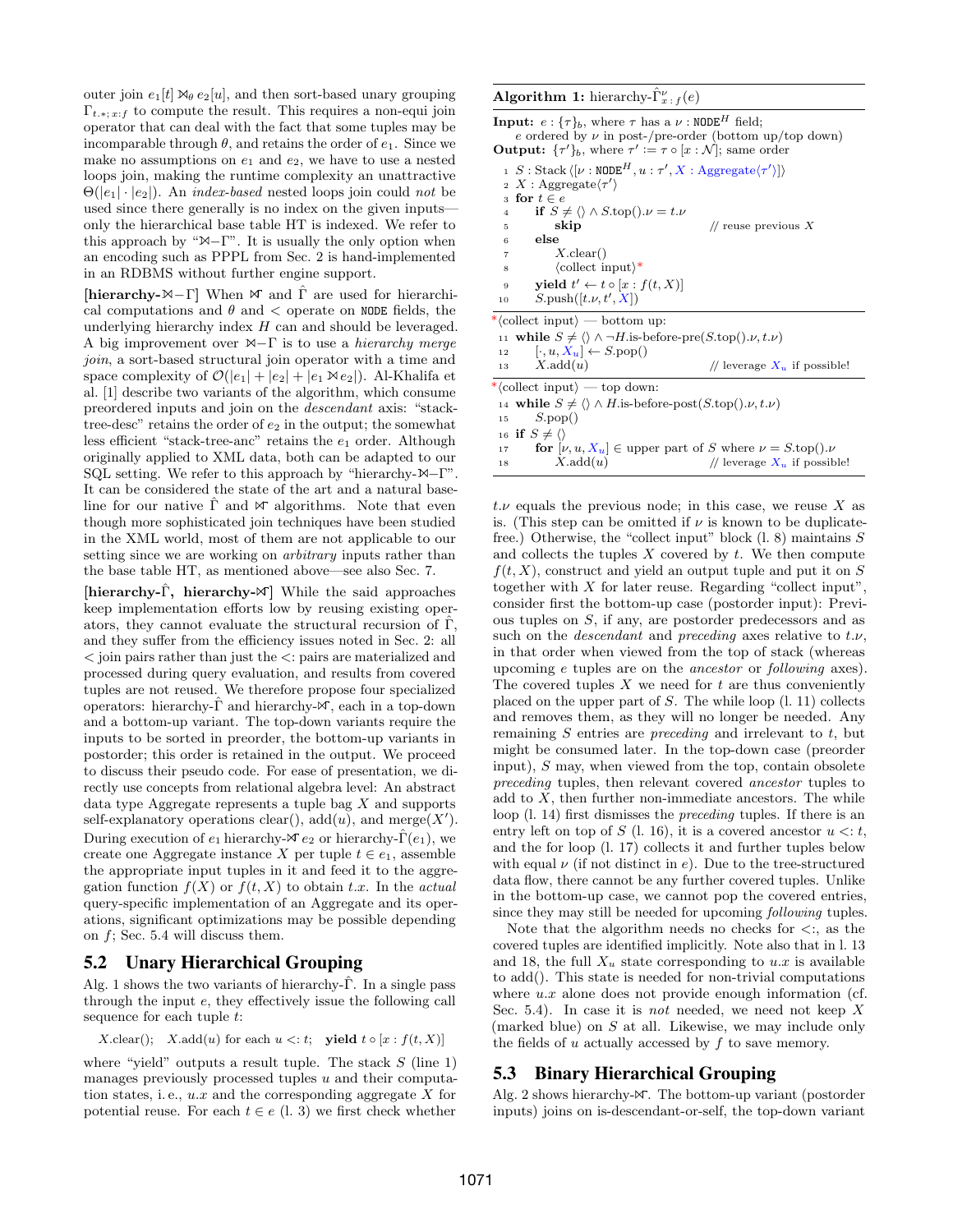**Input:**  $e_1$  : { $\tau_1$ }<sub>b</sub> and  $e_2$  : { $\tau_2$ }<sub>b</sub>, where  $\tau_i$  has a  $\nu_i$  : NODE<sup>H</sup> field  $e_i$  ordered by  $\nu_i$  in post-/pre-order (bottom up/top down) **Output:**  $\{\tau_1 \circ [x : \mathcal{N}]\}_b$ , same order as  $e_1$ 1 p : int, initially  $p \leftarrow 0$  // position in  $e_2$  (iterator)<br>2  $S_1$ : Stack  $\langle \lbrack \nu : \text{NODE}^H, X : \text{Aggregate} \langle \tau_2 \rangle, i : \text{int} \rangle$ 3  $S_2$ : Stack  $\langle \tau_2 \rangle$ 4 X : Aggregate $\langle \tau_2 \rangle$ 5 for  $t_1 \in e_1$ 6 if  $S_1 \neq \langle \rangle \wedge S_1 \cdot \text{top}(\cdot) \cdot \nu = t_1 \cdot \nu_1$ <br>7 vield  $t_1 \circ [x : f(X)]$  // reuse previous X 7 **yield**  $t_1 \circ [x : f(X)]$ <sup>8</sup> continue  $9$  X.clear() 10  $\langle \text{collect input} \rangle^*$ 11 **yield**  $t_1 \circ [x : f(X)]$ 12  $S_1.\text{push}([t_1.\nu_1, X, |S_2|])$ \* $\langle$ collect input $\rangle$  — bottom up: 13 while  $S_1 \neq \langle \rangle \wedge \neg H$ .is-before-pre $(S_1 \cdot \text{top}(\) \cdot \nu, t_1 \cdot \nu_1)$ 14  $[\cdot, X', \cdot] \leftarrow S_1.\text{pop}()$ 15  $X.\text{merge}(X')$ 16 while  $S_2 \neq \langle \rangle$ 17  $t_2 \leftarrow S_2 \text{top}()$ 18 if  $\neg(t_1.\nu_1 = t_2.\nu_2 \lor H$ .is-before-pre $(t_1.\nu_1, t_2.\nu_2)$ ) <sup>19</sup> break 20  $S_2.\text{pop}()$ 21  $X.\text{add}(t_2)$ 22 while  $p \neq e_2$  size() 23  $t_2 \leftarrow e_2[p]$ 24 if H.is-before-post $(t_1.\nu_1, t_2.\nu_2)$ <sup>25</sup> break 26 if  $t_1.\nu_1 = t_2.\nu_2 \vee H$ .is-before-pre $(t_1.\nu_1, t_2.\nu_2)$ 27  $X.\text{add}(t_2)$ <br>28 **else** else 29  $S_2.\text{push}(t_2)$ 30  $p \leftarrow p + 1$  $*\langle$ collect input $\rangle$  — top down: 31 while  $S_1 \neq \langle \rangle \wedge H$ .is-before-post $(S_1 \cdot \text{top}(\cdot), \nu, t_1, \nu_1)$ 32  $S_1.\text{pop}()$ 33  $i' \leftarrow 0$ 34 if  $S_1 \neq \langle \rangle$ <br>35  $[\cdot, X', i'] \leftarrow S_1 \text{top}()$ 36  $X.\text{merge}(X')$ 37 while  $i' \neq S_2$ .size()  $\wedge$  H.is-before-post( $t_1.\nu_1, S_2[i'].\nu_2$ ) 38  $X.\text{add}(S_2[i'])$ <sup>39</sup> i  $\prime \leftarrow i' + 1$ 40 pop  $S_2[i'], \ldots, S_2.\text{top}()$ 41 while  $p \neq e_2$  size() 42  $t_2 \leftarrow e_2[p]$ 43 if H.is-before-pre $(t_1.\nu_1, t_2.\nu_2)$ <sup>44</sup> break 45 if  $t_1.\nu_1 = t_2.\nu_2 \vee H$ .is-before-post $(t_1.\nu_1, t_2.\nu_2)$ 46  $X.\text{add}(t_2)$ <br>47  $S_2.\text{push}(t_2)$  $S_2$ .push $(t_2)$ 48  $p \leftarrow p + 1$ 

(preorder inputs) on is-ancestor-or-self, with left outer join semantics. Other axes (child/parent and the non-"self" variants) as well as inner joins could be handled with minor adaptions, which we omit for brevity. Both inputs are sequentially accessed: The outer loop  $(1, 5)$  passes through  $e_1$ , whereas  $e_2$  is accessed via an iterator p.  $S_2$  stashes processed  $e_2$  tuples that may still become relevant as join partners.  $S_1$ collects processed nodes  $\nu_1$  from  $e_1$  with the corresponding aggregates X of  $\theta$ -matched  $e_2$  tuples for reuse. i refers to an  $S_2$  position and is needed in the top-down case only.

For each  $t_1 \in e_1$  (l. 5) we again either reuse X from a

previous equal node  $(1.6-8)$  or assemble X via "collect input", before producing an output tuple and memoizing  $X$  on  $S_1$ . In the bottom-up case (postorder inputs), "collect input" first (l. 13) removes all covered *descendant* entries from  $S_1$ and merges their aggregates into  $X$ . This operation is the key to effectively reusing previous results as motivated in Sec. 2. The following loop (l. 16) moves relevant  $\theta$  matches on the *descendant-or-self* axis from  $S_2$  to X, and the final loop  $(1, 22)$  advances the right input  $e_2$  up to the first postorder successor of  $\nu_1$ . Any encountered  $t_2$  is either a postorder predecessor or  $\nu_2 = \nu_1$ ; if  $t_2$  is also a preorder successor, it is a descendant.  $\theta$  matches are added straight to X (l. 27), preceding tuples are stashed on  $S_2$  (l. 29).

The top-down case (preorder inputs) is more involved:  $S_1$ and  $S_2$  entries may be consumed multiple times and therefore cannot be immediately popped from the stacks.  $S_1$  and  $S_2$ are maintained in such way that they comprise the full chain of ancestor tuples from  $e_1$  and  $e_2$  relative to  $\nu_1$ . Field i on  $S_1$ establishes the relationship to  $S_2$ : For an  $S_1$  entry  $[\nu, X, i]$ , the bag X incorporates all  $\theta$  matches for  $\nu$ , corresponding to the  $S_2$  range [0, i] (i.e., from the bottom to position i, exclusively). If there is another  $S_1$  entry  $[\nu', X', i']$  below, then  $\nu'$  is the covered *ancestor* of  $\nu$ , and X consists exactly of X' plus the  $S_2$  tuples at positions  $[i', i]$ . Maintaining these invariants requires four steps: First (l. 31), we pop obsolete preceding entries from  $S_1$ . Second (l. 34), any remaining entry on  $S_1$  is an *ancestor*, so we reuse its  $X'$ . Third (l. 37), we add to X any additional ancestors  $t_2$  that were not already in  $X'$ (starting from position  $i'$ ). Then, the remaining  $S_2$  tuples from positions  $i'$  to top are *preceding* and therefore obsolete  $(1. 40)$ . Finally  $(1. 41)$ , we advance  $e_2$  up to the first preorder successor of  $\nu_1$ , adding ancestor-or-self tuples to X and  $S_2$ but ignoring preceding tuples.

#### 5.4 Further Discussion

Recall from Sec. 4 that we use hierarchy- $\hat{\Gamma}$  for RECURSIVE expressions on hierarchical windows and hierarchy- $\mathcal N$  for nonrecursive expressions (through self-grouping  $e \mathcal{N} e$ ) as well as certain classes of join–group–aggregate statements. Handling the details of hierarchical windows—i. e., different variants of frame and EXCLUDE clauses—requires further additions to Alg. 1 and 2; in particular, tuples with equal  $\nu$  values must be identified and handled as a group. As these adaptions are straightforward, we omit their discussion.

Inline Computations. The following optimization is crucial to the practical performance of  $\mathbb{M}$  and  $\Gamma$ : While the pseudo code of Alg. 1 and 2 explicitly collects tuples into a bag  $X$ , we can often avoid this buffering altogether by evaluating  $f$  on the fly. To this end the query compiler has to generate specific code in place for the Aggregate operations:

$$
\textcircled{1} X \text{.clear}(), \textcircled{2} X \text{.add}(u), \textcircled{3} X \text{.merge}(X'), \textcircled{4} f(t, X).
$$

Consider Expr. 1b from Fig. 5: The actual state of  $X$  would be a partial sum  $x : \mathcal{N}$ , and the operations boil down to

$$
\textcircled{1} x \leftarrow 0, \quad \textcircled{2} x \leftarrow x + u.x, \quad \textcircled{3} x \leftarrow x + X'.x, \text{ and } \textcircled{4} x + t.x.
$$

This works with both  $\Gamma$  and  $\mathcal{M}$ . As a structurally recursive example with  $\Gamma$ , consider Expr. 4c: here the state remains the same but 2 becomes  $x \leftarrow x + u$ . Weight \* u.x.

Eliminating  $X$  like this works whenever either the scalar x value itself or some data of  $\mathcal{O}(1)$ -bounded size can adequately represent the required state of a subcomputation. This roughly corresponds to the classes of *distributive* (e.g.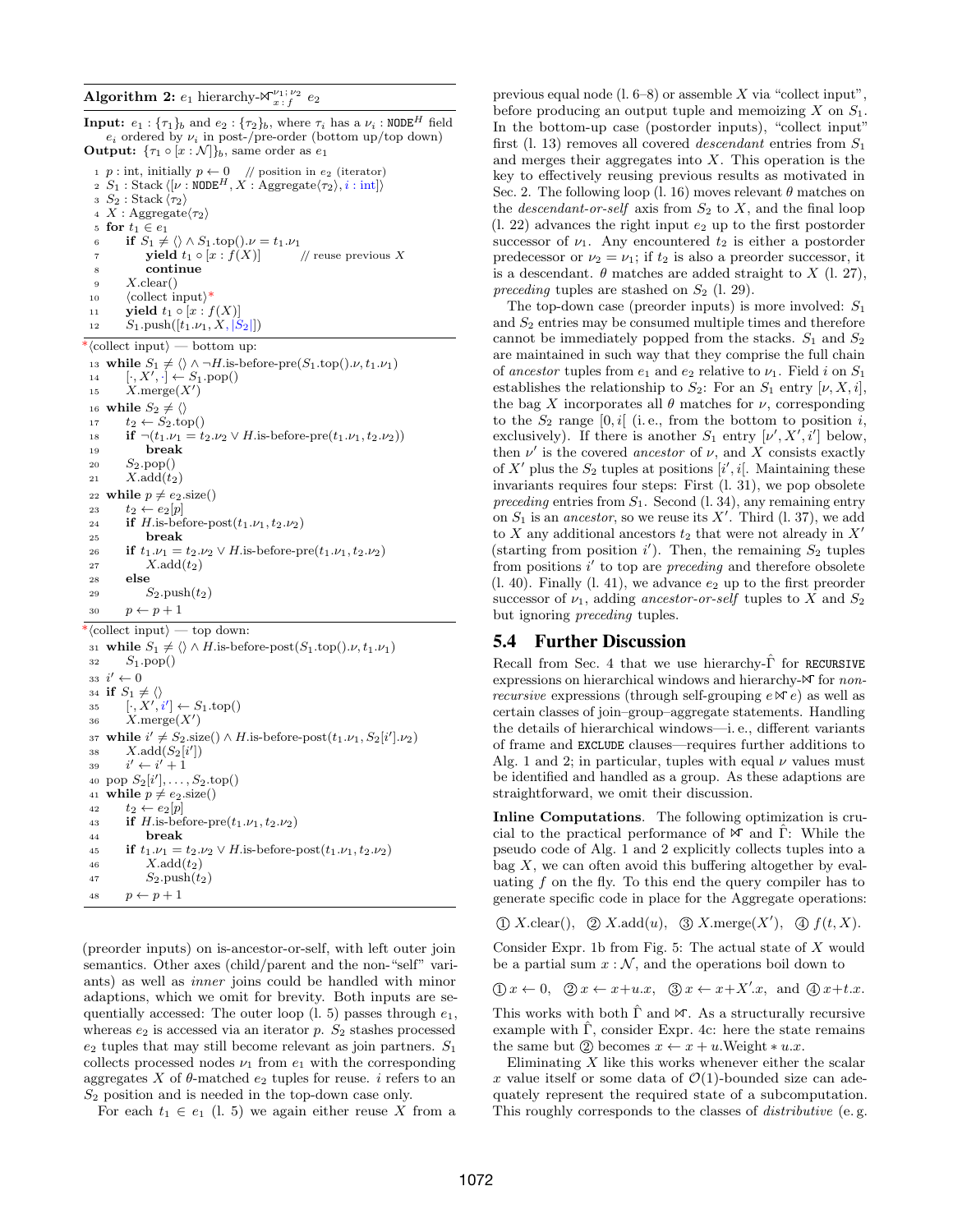COUNT, MIN, MAX, and SUM) and  $algebraic$  aggregation functions (e. g. AVG, standard deviation, and " $k$  largest/smallest") identified in [12]. But then there are SQL expressions, such as ARRAY AGG or DISTINCT aggregates, for which we have to actually maintain X or some state of size  $\Theta(|X|)$ . Consider COUNT(DISTINCT Weight): To evaluate this using either  $\hat{\Gamma}$  or  $\mathcal{M}$ , the Aggregate has to maintain a set of distinct Weight values. Still, our mechanism for reusing subcomputations provides certain optimization opportunities; like using an efficient set union algorithm for operation  $(3)$ .

Complexities. With this in mind, let us consider the runtime and space complexities. We can assume the isbefore primitives to be in  $\mathcal{O}(1)$  for most static indexes and in  $\mathcal{O}(\log |HT|)$  for common dynamic indexes [8],  $|HT|$  being the hierarchy size; either way, they are not affected by the input sizes of  $\Gamma$  and  $\mathcal{M}$ . Furthermore, if the computation is done inline as discussed, the size and all operations on X are actually in  $\mathcal{O}(1)$ . Under this assumption, the time and space complexity is  $\mathcal{O}(|e|)$  for hierarchy- $\hat{\Gamma}$  and  $\mathcal{O}(|e_1| + |e_2|)$ for hierarchy- $\mathcal X$ . If the computation can *not* be inlined, we fall back to actually collecting the respective input tuples in the  $X$  bags; this means our algorithms degenerate to plain hierarchy merge join algorithms and their time and space complexities become  $\mathcal{O}(|e_1| + |e_2| + |e_1 \boxtimes e_2|)$ . To obtain these results, an amortized analysis is needed to argue that the inner loops of the algorithms do not contribute to the overall complexity: Regarding hierarchy- $\Gamma$ , observe that the outer for loop pushes each e tuple once onto S (so  $|S| \leq$  $|e|$ , whereas the inner while loops remove one S entry per iteration; their bodies can thus be amortized to the respective pushes. Regarding hierarchy- $\mathcal{N}$ , the loop bodies of l. 22 and l. 41 are executed  $|e_2|$  times in total, regardless of the outer loop; at most  $|e_1|$  and  $|e_2|$  tuples are pushed onto  $S_1$  and  $S_2$ , respectively; and since the other loops pop either an  $S_1$  or  $S_2$  entry within each iteration, a similar argument applies.

# 6. EVALUATION

We explore the performance of our operators using a standalone single-threaded execution engine written in C++. It allows us to hand-craft query plans based on a push-based physical algebra. Our algorithms of Sec. 5 by design fit into this execution model by simply leaving out the outer for loops. Through careful use of C++ templating, GCC 5.2.1 with  $-03$  is able to translate the algebra expressions into efficient machine code with no visible operator boundaries within pipelines; thus, there is minimal friction loss through the algebra, and we get effective pipelining. We found the resulting code to be comparable in quality to what modern engines such as HyPer [18] and HANA Vora [21] emit. Our test machine runs Ubuntu 15.10 and has two Intel Xeon X5650 CPUs at 2.67 GHz (6 cores, 2 hyperthreads each), 12 MB L3 cache, and 24 GB RAM.

For our hierarchy table HT we use the schema from Fig. 1, where each tuple has a unique CHAR(8) ID and a TINYINT Weight randomly drawn from the small domain [1, 100]. We vary the table size  $|HT|$  from  $10^3$  to  $10^6$  to also cover loads that by far exceed L3 cache capacity: at  $10^6$ , HT and its index use  $\approx 218$  MB. For the hierarchy index we compare two alternatives: [static] refers to the simple PPPL labeling scheme from Sec. 2, which does not support updates but is extremely fast and thus attractive for read-mostly analytic scenarios. [dynamic] refers to the BO-tree indexing scheme

proposed in [8], where each Node is linked to two entries in a dynamic  $B^+$ -tree structure. We use the suggested configuration with mixed block sizes and gap back-links. It is a good allround fit for dynamic OLTP scenarios, although the support for updates comes at a cost of computationally nontrivial  $\mathcal{O}(\log |HT|)$  index primitives and increased memory traffic. Other dynamic indexing schemes will of course show different characteristics (as studied in [8]); still, comparing dynamic vs. static gives us a good hint of the overhead to expect from accessing an external, dynamic index structure. All experiments use a generated forest structure Regular $\langle k \rangle$ where each tree is given  $m = 10<sup>4</sup>$  nodes and each inner node exactly  $k$  children. This way increasing  $|HT|$  does not affect the total height  $h$ . To assess the influence of the hierarchy shape, we compare very deep  $(k = 2, h \approx 13.2)$  trees to very shallow  $(k = 32, h \approx 3.6)$  trees.

Hierarchical Windows. To assess the bare performance of hierarchical windows, we run Stmt. IV (Sec. 3.3) with various expressions from Fig. 4 on a pre-materialized table Inp. Queries Q1 and Q2 compute Expr. 1a bottom up and top down, respectively and represent non-recursive computations. Q3 computes Expr. 4c and represents a structurally recursive computation. Q4 computes COUNT(DISTINCT Weight) bottom up and features a comparatively expensive duplicate elimination. For each query we measure alternative plans. All plans work on the same input Inp, which is prepared a priori as follows: We select the contents of HT (thus,  $|Inp| = |HT|$ ), add a randomly populated INT Value field, project the required fields and sort the data in either preorder or postorder as needed by the respective plan. The measurements thus show the bare performance of the respective operators without any pre- or post-processing—in particular, without sorting—but including materialization of the query result. We compare the following plans, where applicable: (a) the straight translation into hierarchy- $\hat{\Gamma}(\text{Inp})$ ; (b) the alternative hierarchy- $\mathcal N$ (Inp, Inp), to assess the overhead over hierarchy- $\hat{\Gamma}$ ; (c) the hierarchy- $\mathbb{M}-\Gamma$  approach of Sec. 5.1 with a preorder-based hierarchy merge join; (d) the  $\mathbb{M}-\Gamma$  approach with a nested loops join. As explained in Sec. 5.1, (c) is a natural baseline, whereas (d) would be the only option with hand-implemented encodings. We furthermore consider two plans based on a semi-naive least-fixpoint operator, which mimic SQL's recursive CTEs: (e) iterative uses repeated IS CHILD hierarchy merge joins to first compute all  $\langle$  pairs bottom up (Q1) or top down (Q2) and then performs the actual computation using sort-based grouping. (f) iterative\* additionally applies sort-based "early grouping" within each iteration, inspired by [20]. This gives us a hint of the performance to expect from an exceptionally well-optimized RCTE or from a hand-crafted iterative stored procedure. We commonly see such procedures in real-world applications that still rely on trivial parent/child tables (known as adjacency list model, cf. Sec. 7). However, (e) and (f) are no general solutions; they work in our setup only because all HT nodes are present in Inp. Note also that plans (b)–(f) work only for non-recursive computations.

Fig. 6 shows the results, normalized with respect to the processed elements |Inp|. The red line indicates the speed of tuple-by-tuple copying a precomputed result table as the physical upper bound ( $\approx 37.6$ M/s). In Q1–3 with static,  $\hat{\Gamma}$  is remarkably close to this bound ( $\approx 25.4 \text{M/s}$ , or 67%). That non-recursive computations  $(Q1)$  using  $\Gamma$  are not slower than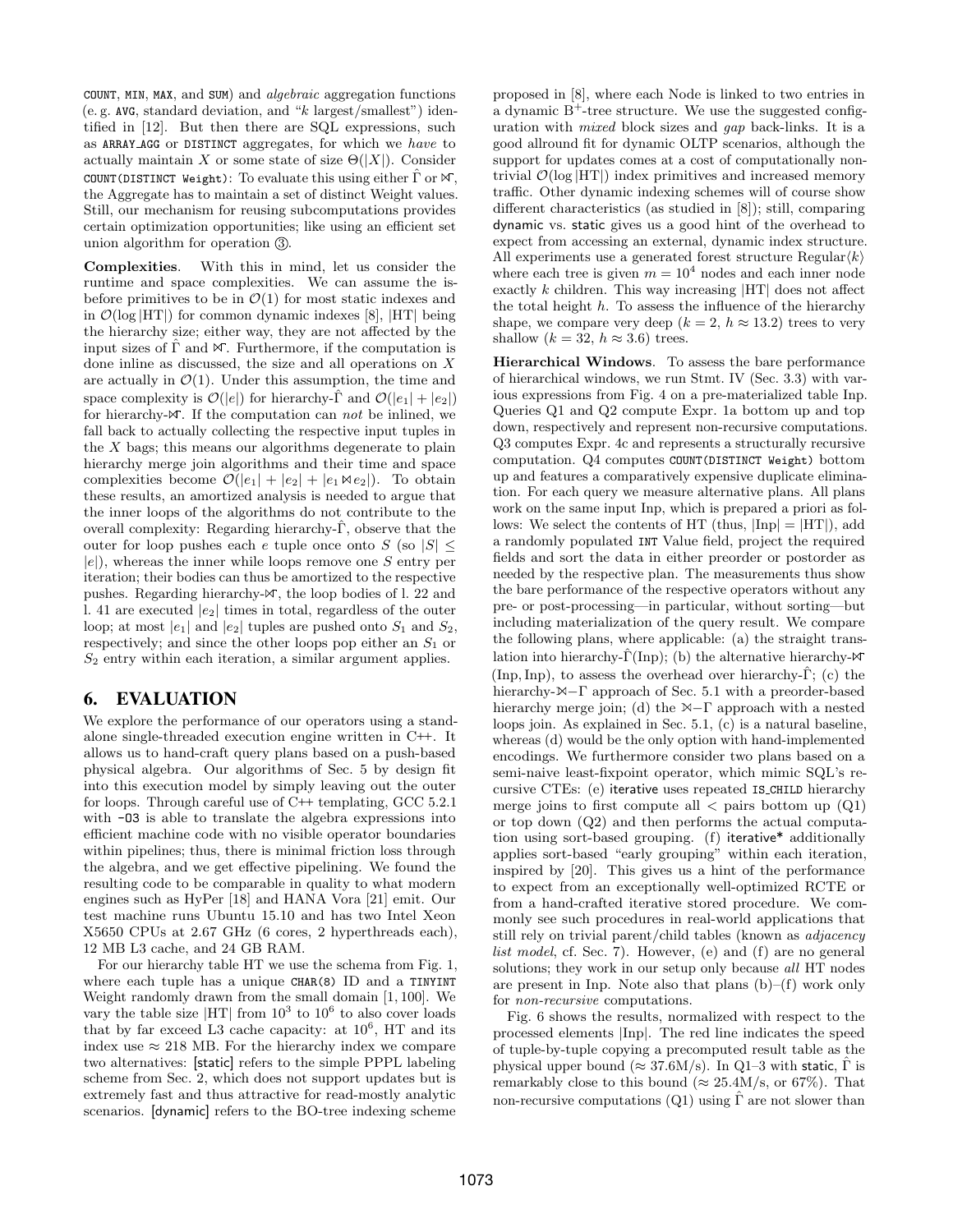

recursive ones (Q3) comes at no surprise since the algorithm is identical. For both  $\hat{\Gamma}$  and  $\mathcal{M}$ , the top-down algorithms  $(Q2)$  are slightly slower than the bottom-up algorithms  $(Q1)$ , as they cannot dismiss covered tuples as early and thus inherently issue more index calls. The duplicate elimination of Q4 is costly—both  $\hat{\Gamma}$  and  $\mathfrak{R}$  become roughly  $3\times$  to  $4\times$  slower over the trivial arithmetics of Q1–3. When comparing  $e \bowtie e$ to  $\hat{\Gamma}(e)$  over all queries Q1–4, we see the latter is on average around 32% faster. The overhead of binary grouping stems from evaluating e twice (which in this case is a table scan) and from the extra index calls needed to associate  $e_1$  and  $e_2$ tuples. hierarchy- $\mathbb{M}-\Gamma$  is significantly slower than  $\mathbb{M}$ , mostly in bottom-up Q1 (e.g.  $\approx 11 \times$  slower at  $k = 2$ ) but also in topdown Q2 ( $\approx 3.5 \times$  at  $k = 2$ ); the gap grows with the hierarchy height. This confirms the known "groupjoin advantage" also for the hierarchical case—in line with the reports on hashbased equi-groupjoins of [17]. hierarchy- $\mathbb{M}-\Gamma$  is somewhat handicapped at Q1, as the hierarchy merge join algorithm of [1] we use is preorder-based; as preorder is more natural to top-down computations, it performs noticeably better at Q2. Interestingly, it is not slowed down as much at Q4 vs. Q1 as the others; the intermediate join apparently dominates the costs so that the subsequent processing-friendly sort-based grouping does not matter much. Thus, the overhead over hierarchy- $\mathbb N$  is smaller at Q4, but still noticeable.

The iterative solutions are generally slow. Early aggregation helps much in the bottom-up case, where iterative\* even approaches hierarchy- $\mathbb{M}-\Gamma$  at  $|HT| = 10^6$ . In the top-down case, however, early aggregation does not help reduce the intermediate result sizes, as IS\_PARENT is an  $N:1$  join; here, the (minor) savings over iterative come from saved arithmetic operations by reusing results of previous iterations.

Regarding dynamic versus static indexes, the more complex axis checks of the former are clearly noticeable; especially in top-down Q2, where inherently more axis checks are issued. Note our BO-tree is freshly bulkloaded; in practice the performance of most dynamic indexes tends to further degrade from incremental updates.

If we consider the hierarchy shape, deep  $k = 2$  versus flat  $k = 32$ , we see that iterative and iterative\* are very sensitive unsurprisingly, as their time complexity is proportional to  $h$  whereas  $\Gamma$  and  $\mathcal N$  are practically indifferent. The intermediate join result of hierarchy- $\mathbb{M}-\Gamma$  is somewhat proportional to h, so it is also affected to some extent (factor 2–3).

Increasing the hierarchy size |HT| should slow down dynamic due to the  $\mathcal{O}(\log |HT|)$  complexity of the index primitives. However, for the chosen block-based BO-tree index this apparently does not matter much in practice: the figures are practically indifferent to |HT|. One reason for this is the favorable data locality in the ordered inputs: the nodes involved in is-before checks are usually close in terms of pre/post distance, therefore the relevant BO-tree blocks will be in cache. hierarchy- $\mathbb{N}-\Gamma$  and iterative are much more sensitive to |HT| due to their growing intermediate results.

Note that the above experiments assess only  $e_1 \bowtie e_2$  where  $e_1 = e_2$ , i.e., a unary hierarchical window setup. We also conducted measurements where  $e_1 \neq e_2$  with varying  $|e_1|$ and  $|e_2|$  sizes. However, as we found the results to be completely in line with the linear time and space complexities of hierarchy- $\mathbb{M}$ , we omit them given the limited space.

Sorting. Being order-based, hierarchy-Γ<sup>ρ</sup> and hierarchy- $\mathcal N$ require pre- or post-ordered inputs. It is up to the cost-based optimizer to provide them by employing (a) explicit Sort operations via is-before; (b) ordered hierarchy index scans on the base table HT to establish the order in the first place; and (c) order-preserving operators such as hierarchy merge join to retain the order once established. (See [22] for the relevant techniques on maintaining interesting orders.) Even though this topic is orthogonal, we conducted some benchmarks. Queries Q5 and Q6 run Expr. 2b from Fig. 4 directly on HT. In the bottom-up case Q5, we compare  $e_1 = \Gamma(\text{HT}_{\text{post}})$ on an already post-ordered copy of HT, just like in Q1;  $e_2 = \Gamma(\text{Sort}_{\text{post}}(HT))$ , a full sort;  $e_3 = \Gamma(\text{IndexScan}_{\text{post}}(T))$ HT)), which accesses HT through a hierarchy index scan; and  $e_4 = \Gamma(\text{Rearrange}_{\text{post}}(HT_{\text{pre}}))$ ; mutatis mutandis in the top-down case Q6. The Rearrange operator consumes an already pre-ordered HT copy and employs a stack-based structural sorting algorithm similar to Γ; its advantage is that it allows limited pipelining.

From the results in Fig. 6 we observe that full sorting is less expensive than one may expect (roughly  $3\times$  slower with static), considering that our algorithm is not multithreaded. Leveraging an index scan also helps much. But most interestingly, the "order-based sorting" of Rearrange is greatly superior to a full Sort, especially in the bottom-up static case: Rearrange closely approaches the "perfect" speed of  $e_0$ . This is again explained by pipelining effects and the favorable data locality in the already preordered inputs. Thus, our bottom-up algorithms are not restricted to postorder; they could be applied to preorder inputs as well at only moderate extra costs. To a slightly lesser extent this also applies to the preorder-based top-down algorithms.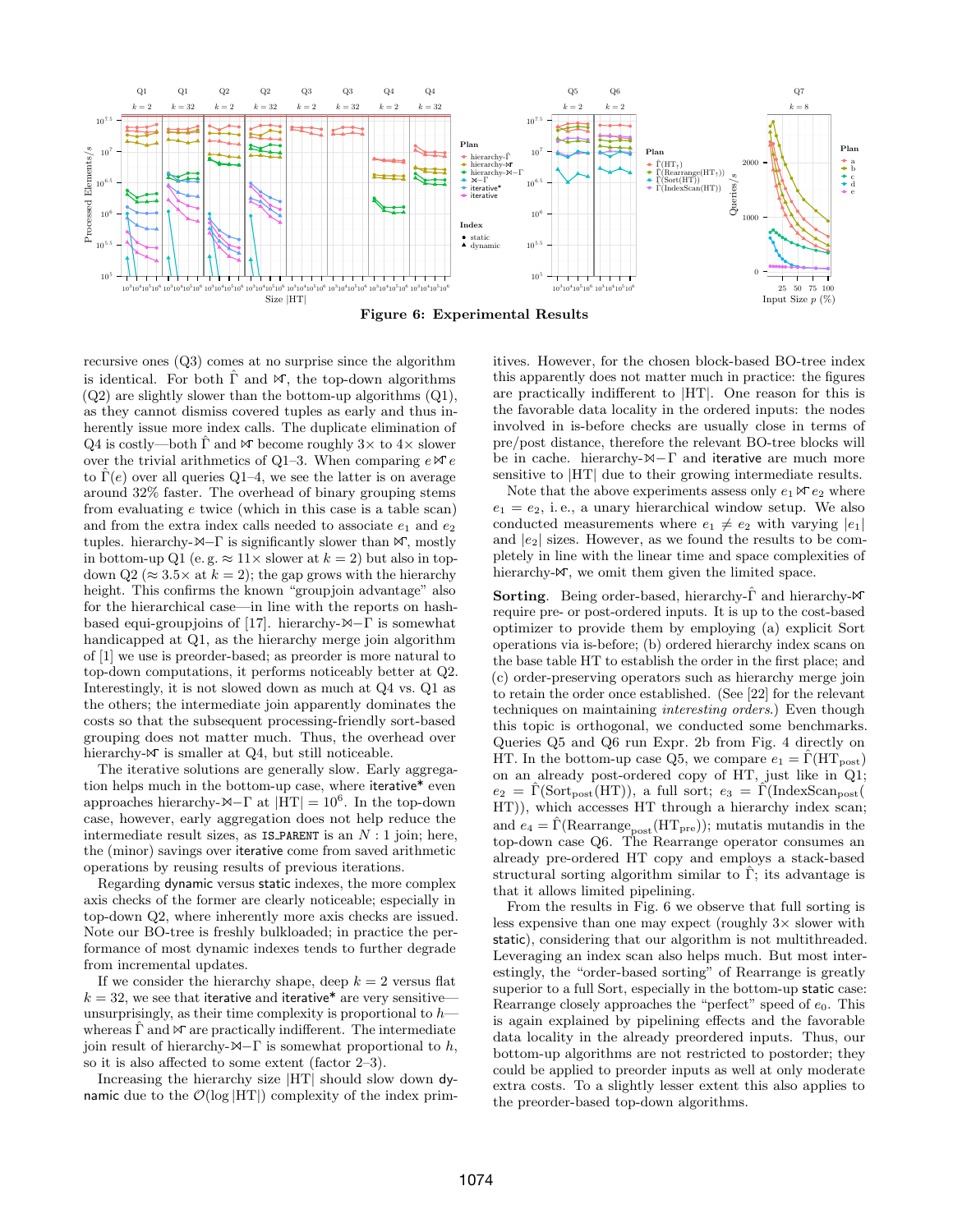Report Query. Having assessed hierarchical windows in isolation, we next look at a complete query, Q7. To emulate the setting of Stmt. I-a from Sec. 2, we use  $|HT| = 10^4$  and  $k = 8$ , and prepare a table Inp with only a *subset* of the hierarchy HT, namely  $p\%$  of its 8751 leaf nodes, randomly chosen. At the heart, Q5 performs a bottom-up rollup as Q1, but additionally (a) needs a join/union with the relevant output nodes of HT, (b) computes the contribution in  $\%$  of each node's x value to the parent's total, (c) carries 128 bytes of further payload through the computation, (d) outputs only the 3 upper levels (584 nodes), ordered in preorder, and visualizes the nodes' positions to the user by Dewey-style path strings. Such additional "stress factors" are commonly found in real-world queries. An example result line may be ['/A1/B1/C2', 125, 10%, payload], if the x value of '/A1/B1' is 1250. In SQL:

```
WITH T1 (Node, ID, Payload, x) AS (
  SELECT HT.Node, HT.ID, HT.Payload,
         SUM(Inp.Value) OVER (HIERARCHIZE BY HT.Node)
    FROM HT LEFT OUTER JOIN Inp ON HT. Node = Inp. Node ),
T2 (Node, ID, Payload, x, Contrib, Path) AS (
  SELECT Node, ID, Payload, x,
         RECURSIVE ( 100.0 * x / FIRST_VALUE(x) OVER w ),
         RECURSIVE VARCHAR (
          COALESCE(FIRST VALUE(P) OVER w, '') || '/' || ID ) AS P
    FROM T1 WINDOW w AS (HIERARCHIZE BY Node TOP DOWN) )
SELECT Path, x, Contrib, Payload FROM T2
 WHERE LEVEL(Node) \leq 3
 ORDER BY PRE RANK(Node)
```
We measure the following hand-optimized plans:

- a.  $\hat{\Gamma}(\text{Rearrange}_{\text{pre}}(\sigma_{\phi}(\hat{\Gamma}_{x}(\text{Sort}_{\text{post}}(HT_{\phi}) \cup \text{Sort}_{\text{post}}(Inp))))))$
- b.  $\hat{\Gamma}(\text{Rearrange}_{\text{pre}}(\text{Sort}_{\text{post}}(\text{HT}_{\phi}) \land \text{X}_{\text{x}} \text{Sort}_{\text{post}}(\text{Inp})))$
- c.  $\text{Map}(\mathbb{M}(\Gamma_x(\text{Sort}_{\text{pre}}(HT_{\phi})\times \text{Sort}_{\text{pre}}(Inp))))$ <br>d.  $\text{Sort}(\text{Map}(\mathbb{M}(\Gamma_x(HT_{\phi}\times Inp))))$
- $\mathrm{Sort}(\mathrm{Map}(\mathbb{M}(\Gamma_{\mathrm{x}}(\mathrm{HT}_\phi\;\mathbb{M}\,\mathrm{Inp})))))$
- e. Iterative<sub>φ</sub>(HT, Inp)

In all plans,  $\sigma_\phi$  has been pushed down and is handled by an ordered index scan of HT. Plans a and b use our  $\hat{\Gamma}$  and  $\mathbb{M}$ operators. The outer  $\Gamma$  handles both top-down computations and preserves the desired preorder. For Plan c we assume the hierarchical table model without our enhancements: It relies only on hierarchy merge joins  $\mathbb{M}$ , i.e., the hierarchy- $\mathbb{M}-\Gamma$ approach. Lacking our syntax extensions, a lot of manual "SQL labor" is involved: The upper 3 levels must be joined via two IS PARENT joins and the path strings built by hand (the two outer  $\bowtie$  and Map operators in c/d). For Plan d we assume a hand-implemented static PPPL-like labeling scheme. Lacking engine support, it can use only nested loops joins, i.e., the  $\mathbb{M}-\Gamma$  approach. For Plan e, we assume again the adjacency list model and a hand-written stored procedure which does an iterative fixpoint computation, like iterative in Q1–2. Although plans d–e are severely handicapped versus a– c, they are representative of the state of the art in real-world applications we encountered.

Fig. 6 shows the measured query throughput over varying p. The biggest pain point is the expensive sorting of Inp, which could be alleviated by parallel sorting. Nevertheless, we still see the merits of our proposed syntax and algorithms: Both  $\Gamma$  and  $\mathcal M$  reasonably handle the query, but the latter more naturally fits its binary nature. Their advantage over plain hierarchy- $\mathbb{M}-\Gamma$  (c) is still visible, but less pronounced due to the damping effect of the sorting. It is not surprising that Plans c, d, and e—besides being unwieldy hand-crafted solutions—cannot hold up in terms of expressiveness and efficiency. Q7 is just one example query typically found in our application scenarios. We plan to study a wider range of application patterns in our future work.

## 7. RELATED WORK

Expressing Hierarchical Computations. While some query languages such as MDX [16] or XML/XQuery [10, 24] offer native support for hierarchical data and certain computations, our goal is to remain in the world of SQL [23]. Prior to the hierarchical tables of [2], a uniform data model and language for handling hierarchies in RDBMS was lacking. Earlier solutions [4] are therefore usually hard-wired to particular relational encodings, which largely dictate the computations that can be expressed: On the low end is the trivial adjacency list model [4] based on foreign key references to parent nodes, where recursion (see below) is required even for simple tasks. More sophisticated path- or containment-based encodings (e. g. [26, 13]) alleviate many tasks by allowing us to replace recursion by hierarchy joins, but computations are then limited to what join–group–aggregate statements can do. Another common "scheme" is the leveled model, where a denormalized table encodes a hierarchy with a fixed number of homogenous levels [19, 16]. Targeting this model in particular, SQL has a ROLLUP construct [12, 23] for simple sums, counts, and the like, but this is merely syntactic sugar for GROUPING SETS and again of limited expressiveness. The hierarchical table model relieves the user from dealing with the complexities and limitations of a hand-implemented encoding. Its abstract nature ensures that the provided constructs work with a multitude of indexing schemes on the query/update performance spectrum, as surveyed in [8]. Moreover, its main concept of a NODE field encapsulating the hierarchy provides attractive syntax opportunities (cf. Sec. 3).

Recursion in SQL. The only two common RDBMS-level mechanisms for working with recursively structured data are RCTEs [9, 23] and (iterative or recursive) stored procedures. [4] explores both. These mechanisms afford generative recursion and are thus more powerful than the structural recursion of our RECURSIVE expressions. But their power and generality also makes them difficult to handle and optimize. While the topic itself is old, recently Ordonez et al. [20] studied the optimization of linearly recursive CTEs with GROUP BY. They consider directed graphs, whereas our focus is specifically on tree structures. Unsurprisingly, our specialized algorithms easily outperform techniques for RCTEs (cf. Sec. 6). Also, the simple nature of structural recursion—where the recursion tree is predetermined—leaves more room for optimizations (as Sec. 4.3 outlines). Aside from performance one may ask whether RCTEs are at least "sufficient" in terms of expressiveness, i. e.: can RCTE-based recursion with GROUP BY emulate structural grouping? Alas, all our attempts to phrase such a computation in an iterative way—starting at the  $\lt$ minimal tuples, then sweeping breadth-first over the input via <:—led us to very convoluted EXISTS subqueries. Also, GROUP BY is forbidden in an RCTE to enable the semi-naive fixpoint evaluation [9]. Even if GROUP BY could be used, it would not generally capture all relevant covered nodes in each iteration. Thus, for our use cases, the computational power of RCTEs is only of theoretical relevance.

Evaluating Aggregation Queries. Extensive literature exists on evaluating GROUP BY using either sort-based or hashbased methods [11]. Like sort-based grouping, our operators require ordered inputs and are order-preserving. Groupjoin [17, 15, 5] improves upon join–group–aggregate plans by fusing  $\bowtie$  and Γ. While [17] discusses mainly hash-based equi